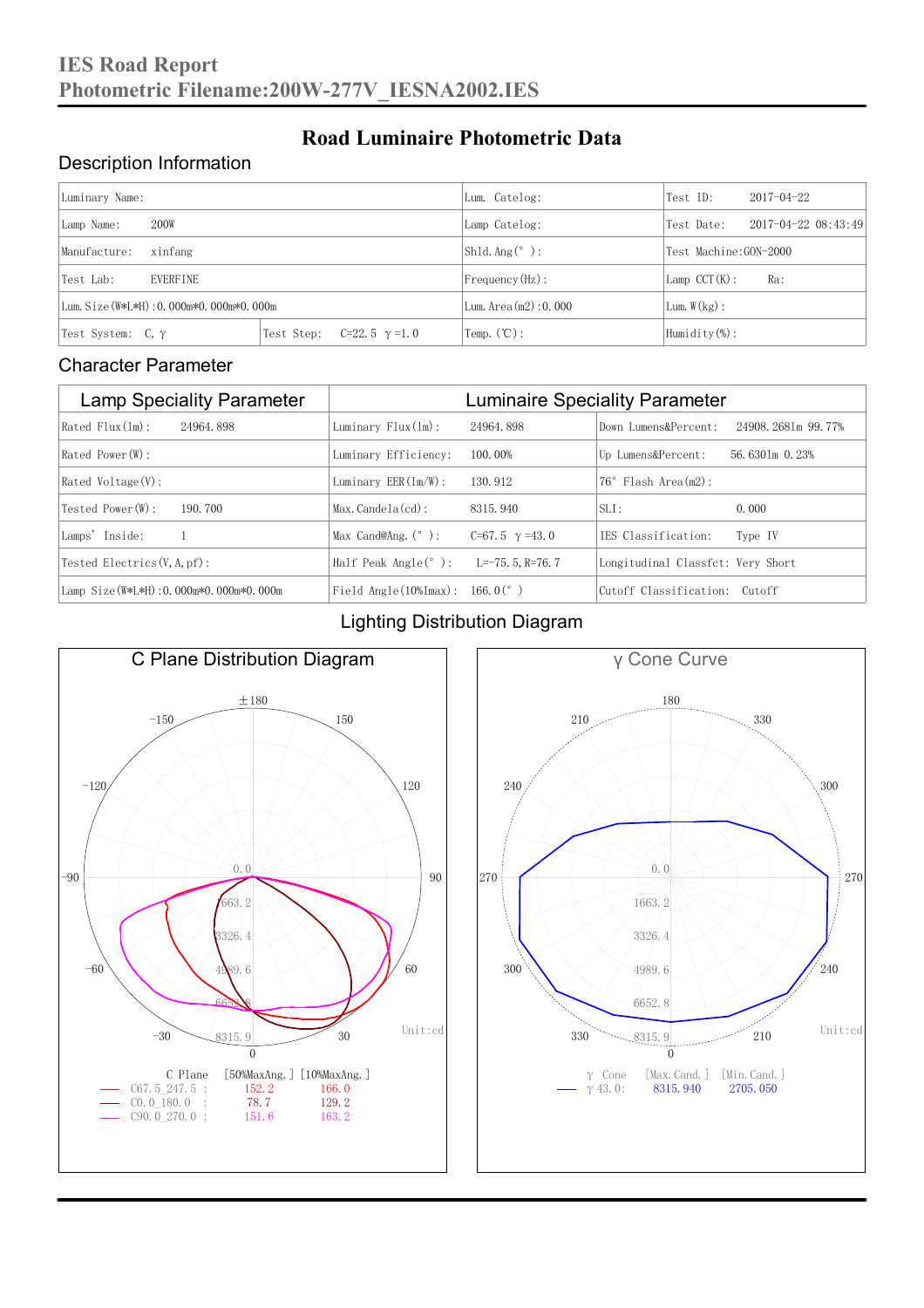### **2D Plane Light Intensity Distribution Curve**

| Lum. Name:           | Lum.Catelog:          |                    | $Test ID: 2017-04-22$          |
|----------------------|-----------------------|--------------------|--------------------------------|
| Lamp Name: 200W      | Lamp Catelog:         | Test Lab: EVERFINE |                                |
| Manufacture: xinfang | Test Machine:GON-2000 |                    | Test Date: 2017-04-22 08:43:49 |

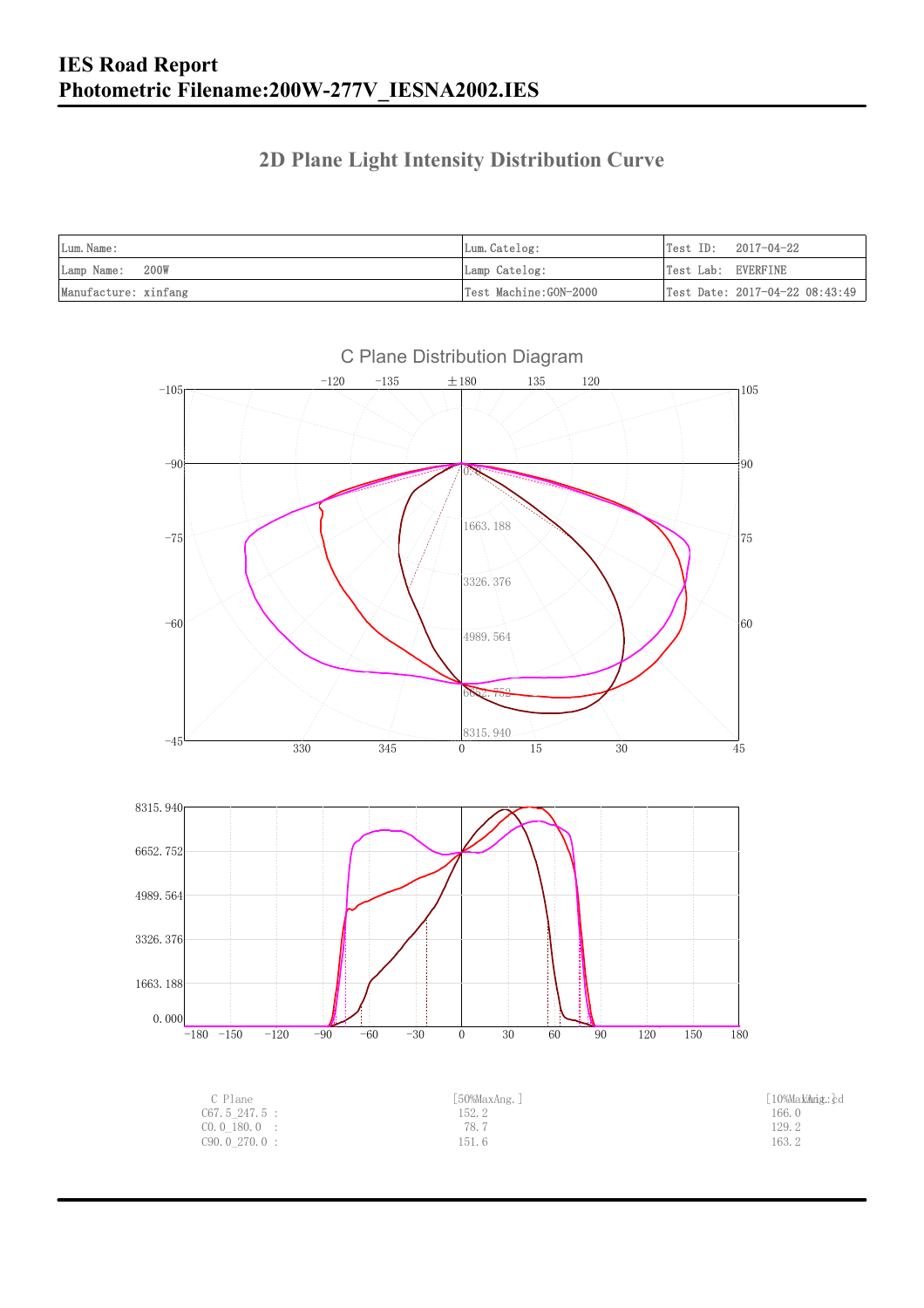### **3D Light Intensity Distribution Modal**

| Lum. Name:           | Lum.Catelog:          |                    | $\textsf{Test ID:} \quad 2017-04-22$ |
|----------------------|-----------------------|--------------------|--------------------------------------|
| 200W<br>Lamp Name:   | Lamp Catelog:         | Test Lab: EVERFINE |                                      |
| Manufacture: xinfang | Test Machine:GON-2000 |                    | Test Date: 2017-04-22 08:43:49       |

#### 3D Light Intensity Distribution Modal

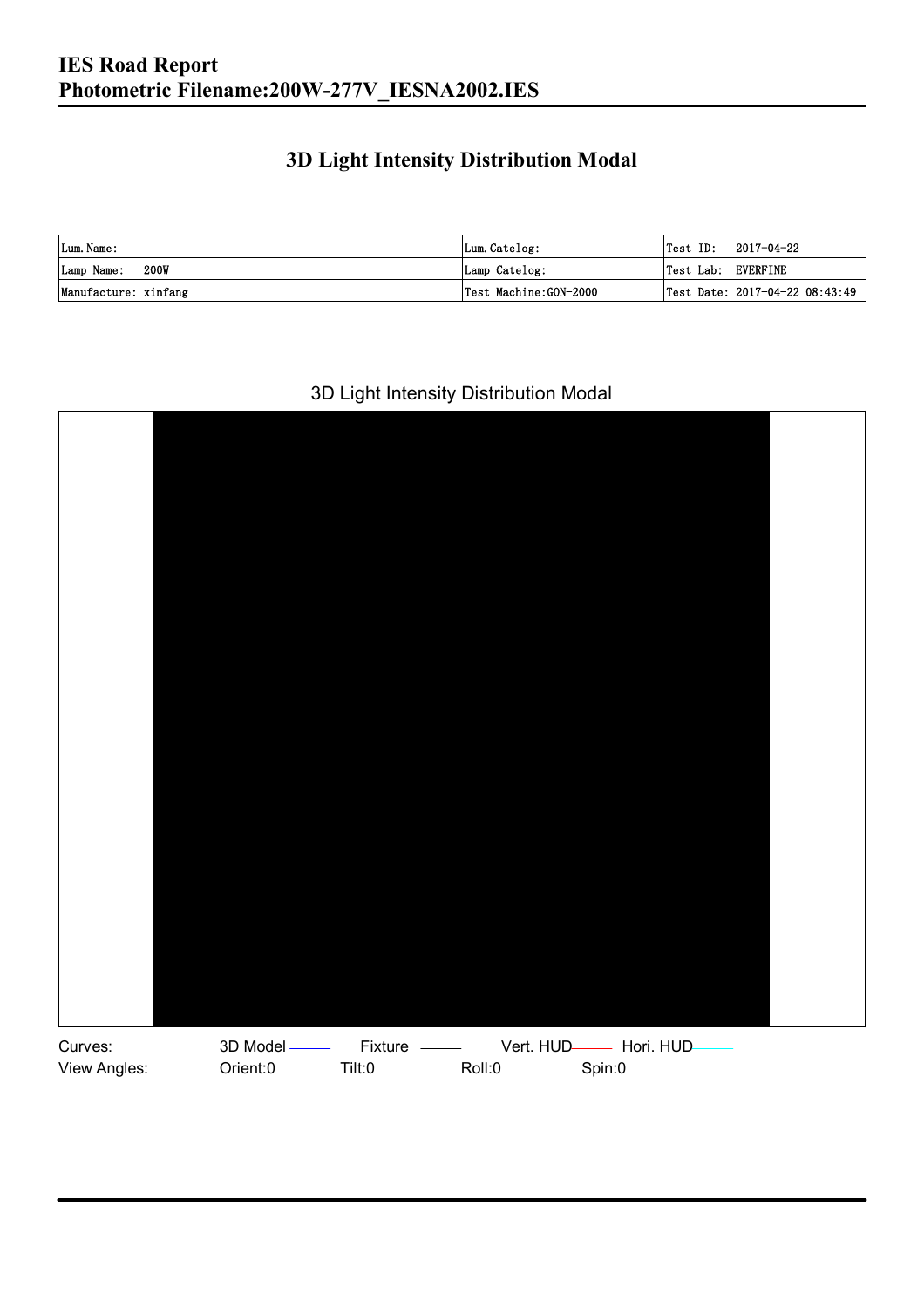#### **IES Road Report Photometric Filename:200W-277V\_IESNA2002.IES**

### **Zonal Flux Tabulation**

| Zone $(\gamma)$ | Zone Flux     | Sums Flux     | Zone%Lamp | Sums%Lamp | Zone $(\gamma)$ | Zone Flux     | Sums Flux     | Zone%Lamp | Sums%Lamp |
|-----------------|---------------|---------------|-----------|-----------|-----------------|---------------|---------------|-----------|-----------|
|                 | $(\text{lm})$ | $(\text{lm})$ |           |           |                 | $(\text{lm})$ | $(\text{lm})$ |           |           |
| $0.0-1.0$       | 6.31          | 6.31          | 0.03      | 0.03      | $45.0 - 46.0$   | 460.72        | 460.72        | 1.85      | 1.85      |
| $1.0 - 2.0$     | 18.93         | 25.24         | 0.08      | 0.10      | 46.0-47.0       | 464.36        | 925.08        | 1.86      | 3.71      |
| $2.0 - 3.0$     | 31.51         | 56.75         | 0.13      | 0.23      | 47.0-48.0       | 467.49        | 1392.57       | 1.87      | 5.58      |
| $3.0 - 4.0$     | 44.05         | 100.80        | 0.18      | 0.40      | 48.0-49.0       | 470.00        | 1862.56       | 1.88      | 7.46      |
| $4.0 - 5.0$     | 56.52         | 157.32        | 0.23      | 0.63      | 49.0-50.0       | 471.87        | 2334.43       | 1.89      | 9.35      |
| $5.0 - 6.0$     | 68.92         | 226.23        | 0.28      | 0.91      | $50.0 - 51.0$   | 473.01        | 2807.45       | 1.89      | 11.25     |
| $6.0 - 7.0$     | 81.23         | 307.46        | 0.33      | 1.23      | $51.0 - 52.0$   | 473.32        | 3280.77       | 1.90      | 13.14     |
| $7.0 - 8.0$     | 93.45         | 400.91        | 0.37      | 1.61      | $52.0 - 53.0$   | 472.86        | 3753.63       | 1.89      | 15.04     |
| $8.0 - 9.0$     | 105.60        | 506.51        | 0.42      | 2.03      | $53.0 - 54.0$   | 471.58        | 4225.21       | 1.89      | 16.92     |
| $9.0 - 10.0$    | 117.65        | 624.16        | 0.47      | 2.50      | $54.0 - 55.0$   | 469.35        | 4694.56       | 1.88      | 18.80     |
| $10.0 - 11.0$   | 129.61        | 753.77        | 0.52      | 3.02      | $55.0 - 56.0$   | 466.02        | 5160.58       | 1.87      | 20.67     |
| $11.0 - 12.0$   | 141.48        | 895.25        | 0.57      | 3.59      | $56.0 - 57.0$   | 461.46        | 5622.04       | 1.85      | 22.52     |
| $12.0 - 13.0$   | 153.28        | 1048.53       | 0.61      | 4.20      | $57.0 - 58.0$   | 455.60        | 6077.64       | 1.82      | 24.34     |
| $13.0 - 14.0$   | 165.01        | 1213.54       | 0.66      | 4.86      | 58.0-59.0       | 448.49        | 6526.13       | 1.80      | 26.14     |
| $14.0 - 15.0$   | 176.67        | 1390.21       | 0.71      | 5.57      | $59.0 - 60.0$   | 440.51        | 6966.63       | 1.76      | 27.91     |
| $15.0 - 16.0$   | 188.30        | 1578.51       | 0.75      | 6.32      | $60.0 - 61.0$   | 431.66        | 7398.29       | 1.73      | 29.63     |
| $16.0 - 17.0$   | 199.89        | 1778.40       | 0.80      | 7.12      | $61.0 - 62.0$   | 421.77        | 7820.06       | 1.69      | 31.32     |
| $17.0 - 18.0$   | 211.43        | 1989.83       | 0.85      | 7.97      | $62.0 - 63.0$   | 411.16        | 8231.22       | 1.65      | 32.97     |
| $18.0 - 19.0$   | 222.95        | 2212.78       | 0.89      | 8.86      | $63.0 - 64.0$   | 399.83        | 8631.05       | 1.60      | 34.57     |
| $19.0 - 20.0$   | 234.48        | 2447.26       | 0.94      | 9.80      | $64.0 - 65.0$   | 388.34        | 9019.39       | 1.56      | 36.13     |
| $20.0 - 21.0$   | 245.96        | 2693.22       | 0.99      | 10.79     | $65.0 - 66.0$   | 376.96        | 9396.35       | 1.51      | 37.64     |
| $21.0 - 22.0$   | 257.38        | 2950.60       | 1.03      | 11.82     | $66.0 - 67.0$   | 365.17        | 9761.52       | 1.46      | 39.10     |
| $22.0 - 23.0$   | 268.75        | 3219.35       | 1.08      | 12.90     | $67.0 - 68.0$   | 353.97        | 10115.49      | 1.42      | 40.52     |
| $23.0 - 24.0$   | 280.04        | 3499.39       | 1.12      | 14.02     | $68.0 - 69.0$   | 343.48        | 10458.97      | 1.38      | 41.89     |
| $24.0 - 25.0$   | 291.19        | 3790.57       | 1.17      | 15.18     | 69.0-70.0       | 332.62        | 10791.58      | 1.33      | 43.23     |
| $25.0 - 26.0$   | 302.14        | 4092.72       | 1.21      | 16.39     | $70.0 - 71.0$   | 320.90        | 11112.49      | 1.29      | 44.51     |
| $26.0 - 27.0$   | 312.92        | 4405.64       | 1.25      | 17.65     | $71.0 - 72.0$   | 307.99        | 11420.48      | 1.23      | 45.75     |
| $27.0 - 28.0$   | 323.56        | 4729.20       | 1.30      | 18.94     | $72.0 - 73.0$   | 292.97        | 11713.45      | 1.17      | 46.92     |
| $28.0 - 29.0$   | 333.98        | 5063.18       | 1.34      | 20.28     | $73.0 - 74.0$   | 275.55        | 11989.00      | 1.10      | 48.02     |
| $29.0 - 30.0$   | 344.18        | 5407.36       | 1.38      | 21.66     | 74.0-75.0       | 254.67        | 12243.67      | $1.\,02$  | 49.04     |
| $30.0 - 31.0$   | 354.17        | 5761.53       | 1.42      | 23.08     | $75.0 - 76.0$   | 229.00        | 12472.67      | 0.92      | 49.96     |
| $31.0 - 32.0$   | 363.86        | 6125.39       | 1.46      | 24.54     | 76.0-77.0       | 200.16        | 12672.83      | 0.80      | 50.76     |
| $32.0 - 33.0$   | 373.22        | 6498.61       | 1.49      | 26.03     | $77.0 - 78.0$   | 169.66        | 12842.49      | 0.68      | 51.44     |
| $33.0 - 34.0$   | 382.25        | 6880.86       | 1.53      | 27.56     | 78.0-79.0       | 138.89        | 12981.38      | 0.56      | 52.00     |
| $34.0 - 35.0$   | 391.00        | 7271.86       | 1.57      | 29.13     | 79.0-80.0       | 108.90        | 13090.28      | 0.44      | 52.43     |
| $35.0 - 36.0$   | 399.43        | 7671.29       | 1.60      | 30.73     | $80.0 - 81.0$   | 82.10         | 13172.38      | 0.33      | 52.76     |
| $36.0 - 37.0$   | 407.47        | 8078.76       | 1.63      | 32.36     | $81.0 - 82.0$   | 60.62         | 13233.01      | 0.24      | 53.01     |
| $37.0 - 38.0$   | 415.06        | 8493.82       | 1.66      | 34.02     | $82.0 - 83.0$   | 43.03         | 13276.04      | 0.17      | 53.18     |
| $38.0 - 39.0$   | 422.19        | 8916.01       | 1.69      | 35.71     | 83.0-84.0       | 27.87         | 13303.90      | 0.11      | 53.29     |
| $39.0 - 40.0$   | 428.91        | 9344.93       | 1.72      | 37.43     | 84.0-85.0       | 15.57         | 13319.48      | 0.06      | 53.35     |
| $40.0 - 41.0$   | 435.26        | 9780.18       | 1.74      | 39.18     | $85.0 - 86.0$   | 7.20          | 13326.68      | 0.03      | 53.38     |
| $41.0 - 42.0$   | 441.21        | 10221.40      | 1.77      | 40.94     | $86.0 - 87.0$   | 2.72          | 13329.40      | 0.01      | 53.39     |
| $42.0 - 43.0$   | 446.76        | 10668.16      | 1.79      | 42.73     | $87.0 - 88.0$   | 1.09          | 13330.49      | 0.00      | 53.40     |
| $43.0 - 44.0$   | 451.88        | 11120.04      | 1.81      | 44.54     | 88.0-89.0       | 0.68          | 13331.17      | 0.00      | 53.40     |
| $44.0 - 45.0$   | 456.55        | 11576.59      | 1.83      | 46.37     | 89.0-90.0       | 0.51          | 13331.68      | 0.00      | 53.40     |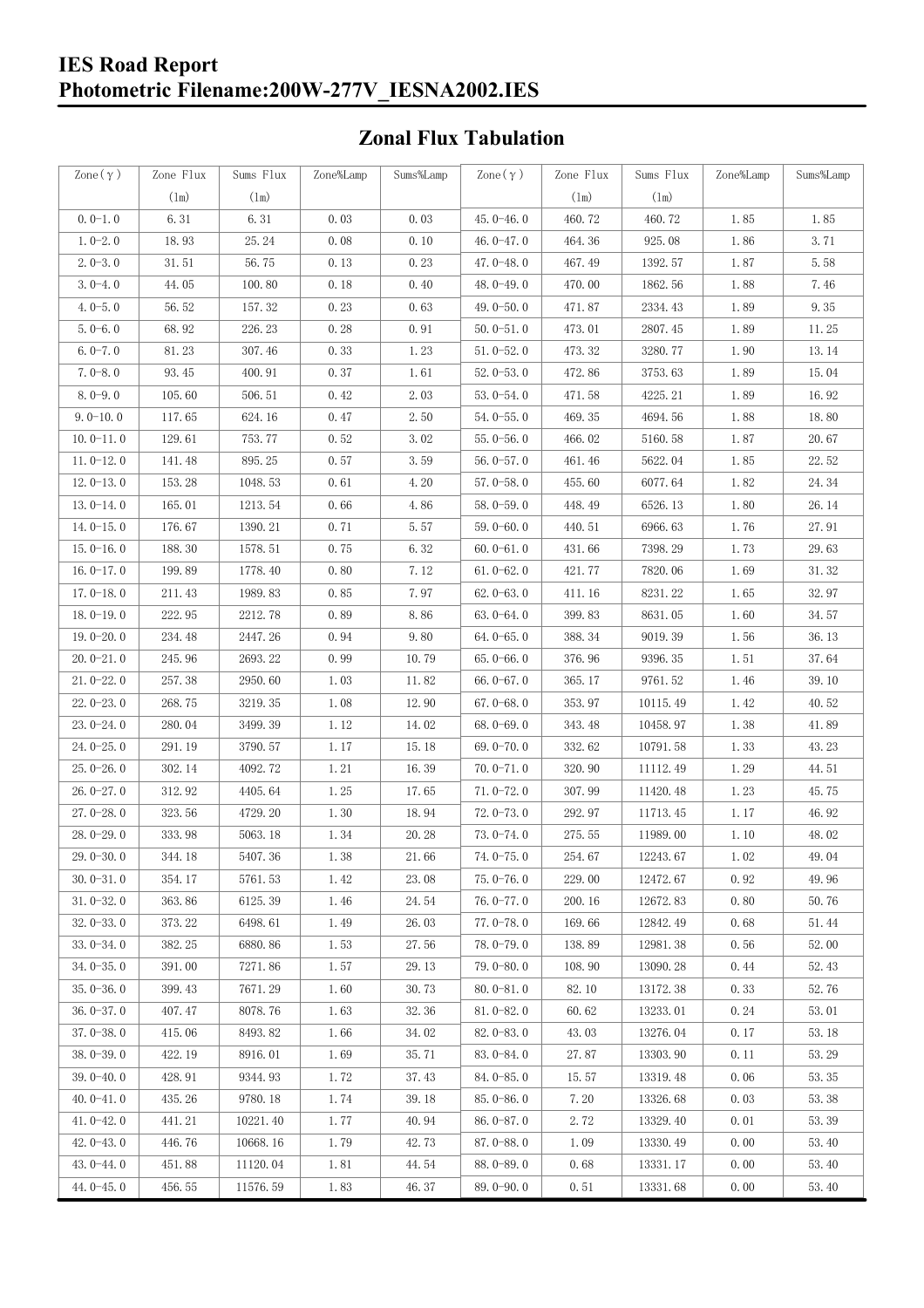### **IES Road Report Photometric Filename:200W-277V\_IESNA2002.IES**

# **Zonal Flux Tabulation - (Cont.)**

| $\text{Zone}(\gamma)$ | Zone Flux | Sums Flux | Zone%Lamp | Sums%Lamp | Zone $(\gamma)$ | Zone Flux | Sums Flux | Zone%Lamp | Sums%Lamp |
|-----------------------|-----------|-----------|-----------|-----------|-----------------|-----------|-----------|-----------|-----------|
|                       | (1m)      | (1m)      |           |           |                 | (1m)      | (1m)      |           |           |
| $90.0 - 91.0$         | 0.45      | 0.45      | 0.00      | 0.00      | $135.0 - 136.0$ | 0.87      | 0.87      | 0.00      | 0.00      |
| $91.0 - 92.0$         | 0.45      | 0.90      | 0.00      | 0.00      | $136.0 - 137.0$ | 0.86      | 1.73      | 0.00      | 0.01      |
| $92.0 - 93.0$         | 0.45      | 1.36      | 0.00      | 0.01      | 137.0-138.0     | 0.84      | 2.58      | 0.00      | 0.01      |
| $93.0 - 94.0$         | 0.46      | 1.81      | 0.00      | 0.01      | 138.0-139.0     | 0.83      | 3.40      | 0.00      | 0.01      |
| $94.0 - 95.0$         | 0.47      | 2.28      | 0.00      | 0.01      | 139.0-140.0     | 0.81      | 4.21      | 0.00      | 0.02      |
| $95.0 - 96.0$         | 0.48      | 2.76      | 0.00      | 0.01      | $140.0 - 141.0$ | 0.79      | 5.00      | 0.00      | 0.02      |
| $96.0 - 97.0$         | 0.50      | 3.25      | 0.00      | 0.01      | 141.0-142.0     | 0.77      | 5.78      | 0.00      | 0.02      |
| $97.0 - 98.0$         | 0.51      | 3.77      | 0.00      | 0.02      | 142.0-143.0     | 0.75      | 6.53      | 0.00      | 0.03      |
| $98.0 - 99.0$         | 0.53      | 4.30      | 0.00      | 0.02      | 143.0-144.0     | 0.72      | 7.25      | 0.00      | 0.03      |
| $99.0 - 100.0$        | 0.55      | 4.85      | 0.00      | 0.02      | $144.0 - 145.0$ | 0.70      | 7.94      | 0.00      | 0.03      |
| $100.0 - 101.0$       | 0.58      | 5.43      | 0.00      | 0.02      | $145.0 - 146.0$ | 0.68      | 8.63      | 0.00      | 0.03      |
| $101.0 - 102.0$       | 0.60      | 6.03      | 0.00      | 0.02      | $146.0 - 147.0$ | 0.68      | 9.30      | 0.00      | 0.04      |
| $102.0 - 103.0$       | 0.63      | 6.67      | 0.00      | 0.03      | 147.0-148.0     | 0.67      | 9.97      | 0.00      | 0.04      |
| $103.0 - 104.0$       | 0.67      | 7.33      | 0.00      | 0.03      | 148.0-149.0     | 0.66      | 10.63     | 0.00      | 0.04      |
| $104.0 - 105.0$       | 0.70      | 8.03      | 0.00      | 0.03      | $149.0 - 150.0$ | 0.65      | 11.28     | 0.00      | 0.05      |
| $105.0 - 106.0$       | 0.74      | 8.77      | 0.00      | 0.04      | $150.0 - 151.0$ | 0.63      | 11.91     | 0.00      | 0.05      |
| $106.0 - 107.0$       | 0.77      | 9.54      | 0.00      | 0.04      | $151.0 - 152.0$ | 0.61      | 12.52     | 0.00      | 0.05      |
| $107.0 - 108.0$       | 0.80      | 10.34     | 0.00      | 0.04      | $152.0 - 153.0$ | 0.58      | 13.10     | 0.00      | 0.05      |
| $108.0 - 109.0$       | 0.83      | 11.17     | 0.00      | 0.04      | $153.0 - 154.0$ | 0.56      | 13.66     | 0.00      | 0.05      |
| $109.0 - 110.0$       | 0.86      | 12.03     | 0.00      | 0.05      | 154.0-155.0     | 0.54      | 14.20     | 0.00      | 0.06      |
| $110.0 - 111.0$       | 0.88      | 12.91     | 0.00      | 0.05      | $155.0 - 156.0$ | 0.51      | 14.72     | 0.00      | 0.06      |
| $111.0 - 112.0$       | 0.90      | 13.80     | 0.00      | 0.06      | $156.0 - 157.0$ | 0.49      | 15.21     | 0.00      | 0.06      |
| $112.0 - 113.0$       | 0.91      | 14.71     | 0.00      | 0.06      | $157.0 - 158.0$ | 0.47      | 15.69     | 0.00      | 0.06      |
| $113.0 - 114.0$       | 0.92      | 15.63     | 0.00      | 0.06      | $158.0 - 159.0$ | 0.45      | 16.14     | 0.00      | 0.06      |
| $114.0 - 115.0$       | 0.92      | 16.55     | 0.00      | 0.07      | $159.0 - 160.0$ | 0.43      | 16.57     | 0.00      | 0.07      |
| $115.0 - 116.0$       | 0.92      | 17.46     | 0.00      | 0.07      | $160.0 - 161.0$ | 0.41      | 16.97     | 0.00      | 0.07      |
| $116.0 - 117.0$       | 0.91      | 18.38     | 0.00      | 0.07      | $161.0 - 162.0$ | 0.39      | 17.36     | 0.00      | 0.07      |
| $117.0 - 118.0$       | 0.91      | 19.29     | 0.00      | 0.08      | $162.0 - 163.0$ | 0.37      | 17.73     | 0.00      | 0.07      |
| $118.0 - 119.0$       | 0.92      | 20.21     | 0.00      | 0.08      | $163.0 - 164.0$ | 0.35      | 18.08     | 0.00      | 0.07      |
| $119.0 - 120.0$       | 0.94      | 21.16     | 0.00      | 0.08      | $164.0 - 165.0$ | 0.33      | 18.41     | 0.00      | 0.07      |
| $120.0 - 121.0$       | 0.96      | 22.12     | 0.00      | 0.09      | $165.0 - 166.0$ | 0.31      | 18.72     | 0.00      | 0.08      |
| $121.0 - 122.0$       | 0.98      | 23.09     | 0.00      | 0.09      | $166.0 - 167.0$ | 0.30      | 19.02     | 0.00      | 0.08      |
| $122.0 - 123.0$       | 0.98      | 24.08     | 0.00      | 0.10      | $167.0 - 168.0$ | 0.29      | 19.31     | 0.00      | 0.08      |
| $123.0 - 124.0$       | 0.99      | 25.06     | 0.00      | 0.10      | $168.0 - 169.0$ | 0.28      | 19.59     | 0.00      | 0.08      |
| $124.0 - 125.0$       | 0.98      | 26.04     | 0.00      | 0.10      | 169.0-170.0     | 0.27      | 19.86     | 0.00      | 0.08      |
| $125.0 - 126.0$       | 0.98      | 27.02     | 0.00      | 0.11      | $170.0 - 171.0$ | 0.25      | 20.10     | 0.00      | 0.08      |
| 126.0-127.0           | 0.98      | 28.00     | 0.00      | 0.11      | 171.0-172.0     | 0.23      | 20.33     | 0.00      | 0.08      |
| $127.0 - 128.0$       | 0.97      | 28.98     | 0.00      | 0.12      | 172.0-173.0     | 0.20      | 20.53     | 0.00      | 0.08      |
| $128.0 - 129.0$       | 0.96      | 29.94     | 0.00      | 0.12      | 173.0-174.0     | 0.18      | 20.71     | 0.00      | 0.08      |
| $129.0 - 130.0$       | 0.95      | 30.89     | 0.00      | 0.12      | 174.0-175.0     | 0.15      | 20.86     | 0.00      | 0.08      |
| $130.0 - 131.0$       | 0.93      | 31.82     | 0.00      | 0.13      | $175.0 - 176.0$ | 0.12      | 20.98     | 0.00      | 0.08      |
| $131.0 - 132.0$       | 0.92      | 32.74     | 0.00      | 0.13      | $176.0 - 177.0$ | 0.10      | 21.08     | 0.00      | 0.08      |
| $132.0 - 133.0$       | 0.91      | 33.65     | 0.00      | 0.13      | 177.0-178.0     | 0.07      | 21.14     | 0.00      | 0.08      |
| $133.0 - 134.0$       | 0.90      | 34.55     | 0.00      | 0.14      | 178.0-179.0     | 0.04      | 21.18     | 0.00      | 0.08      |
| $134.0 - 135.0$       | 0.89      | 35.43     | 0.00      | 0.14      | $179.0 - 180.0$ | 0.01      | 21.20     | 0.00      | 0.08      |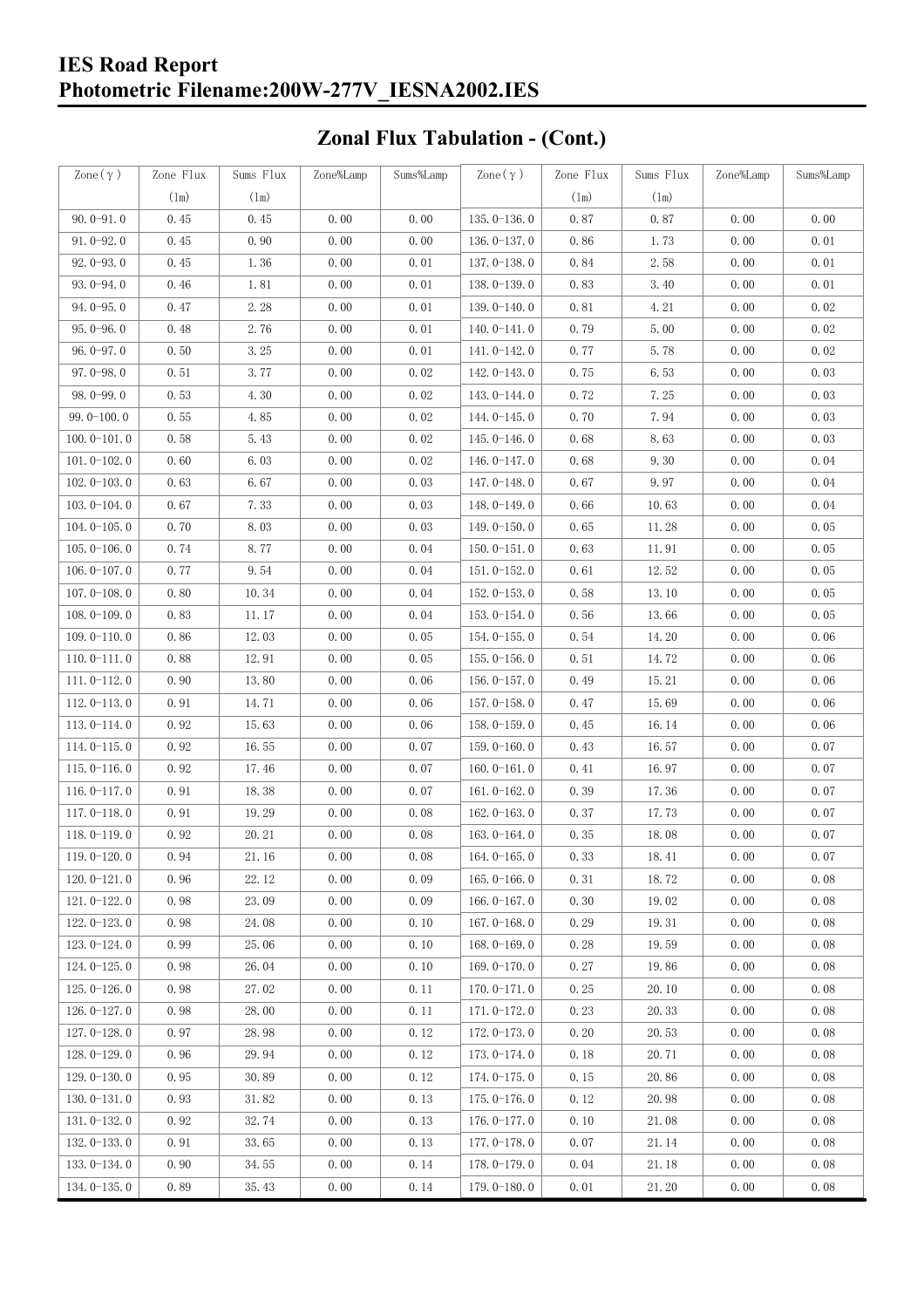### **Rectangle ISO Lighting Intensity Diagram**

| Lum. Name:           | Lum.Catelog:          | $Test ID: 2017-04-22$          |
|----------------------|-----------------------|--------------------------------|
| 200W<br>Lamp Name:   | Lamp Catelog:         | Test Lab: EVERFINE             |
| Manufacture: xinfang | Test Machine:GON-2000 | Test Date: 2017-04-22 08:43:49 |



Maximum Cand.@Angle: H=15.1°, V=40.7°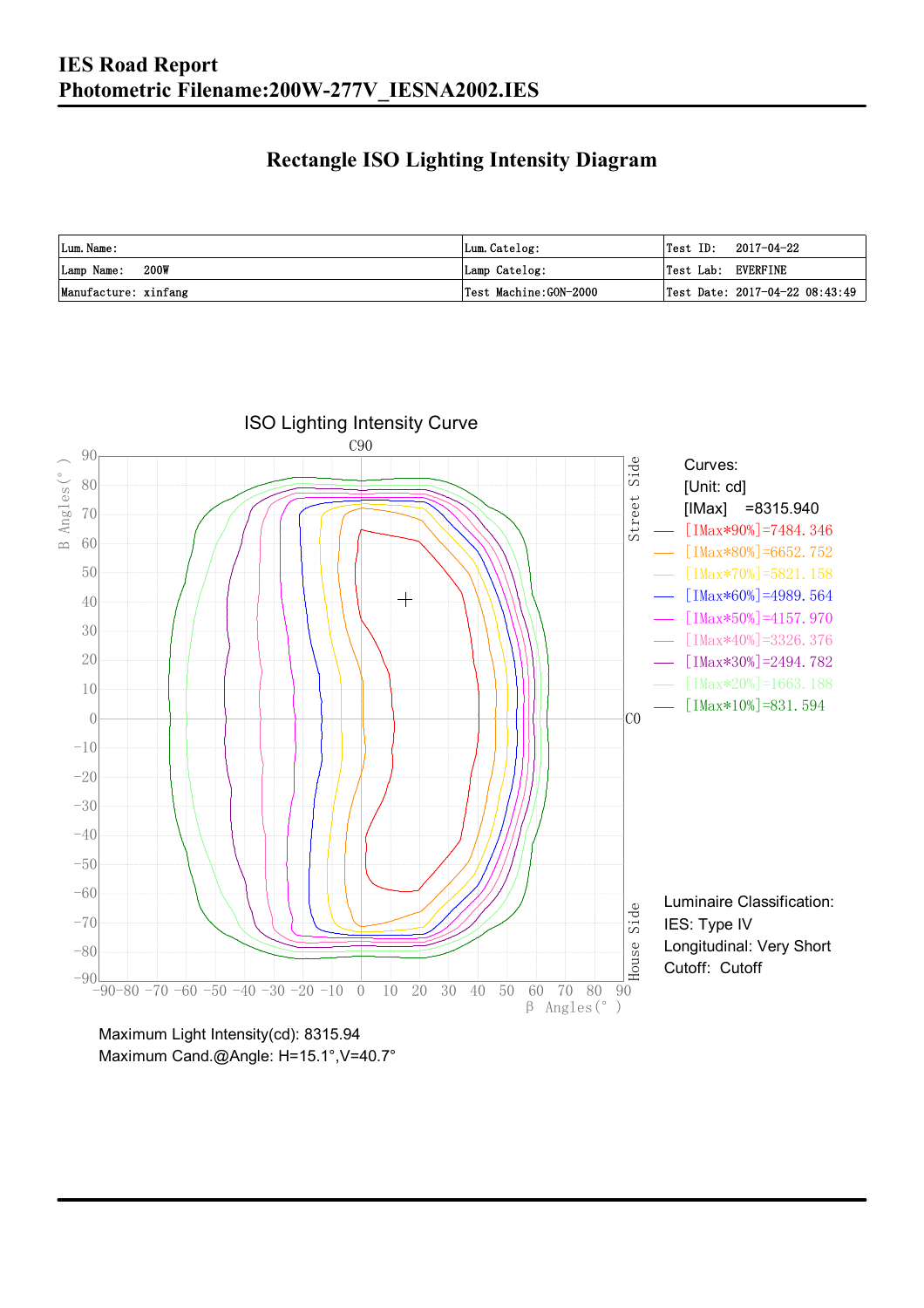### **Round ISO Lighting Intensity Diagram**

| Lum. Name:           | Lum.Catelog:          | 2017-04-22<br>Test ID:         |
|----------------------|-----------------------|--------------------------------|
| 200W<br>Lamp Name:   | Lamp Catelog:         | Test Lab: EVERFINE             |
| Manufacture: xinfang | Test Machine:GON-2000 | Test Date: 2017-04-22 08:43:49 |

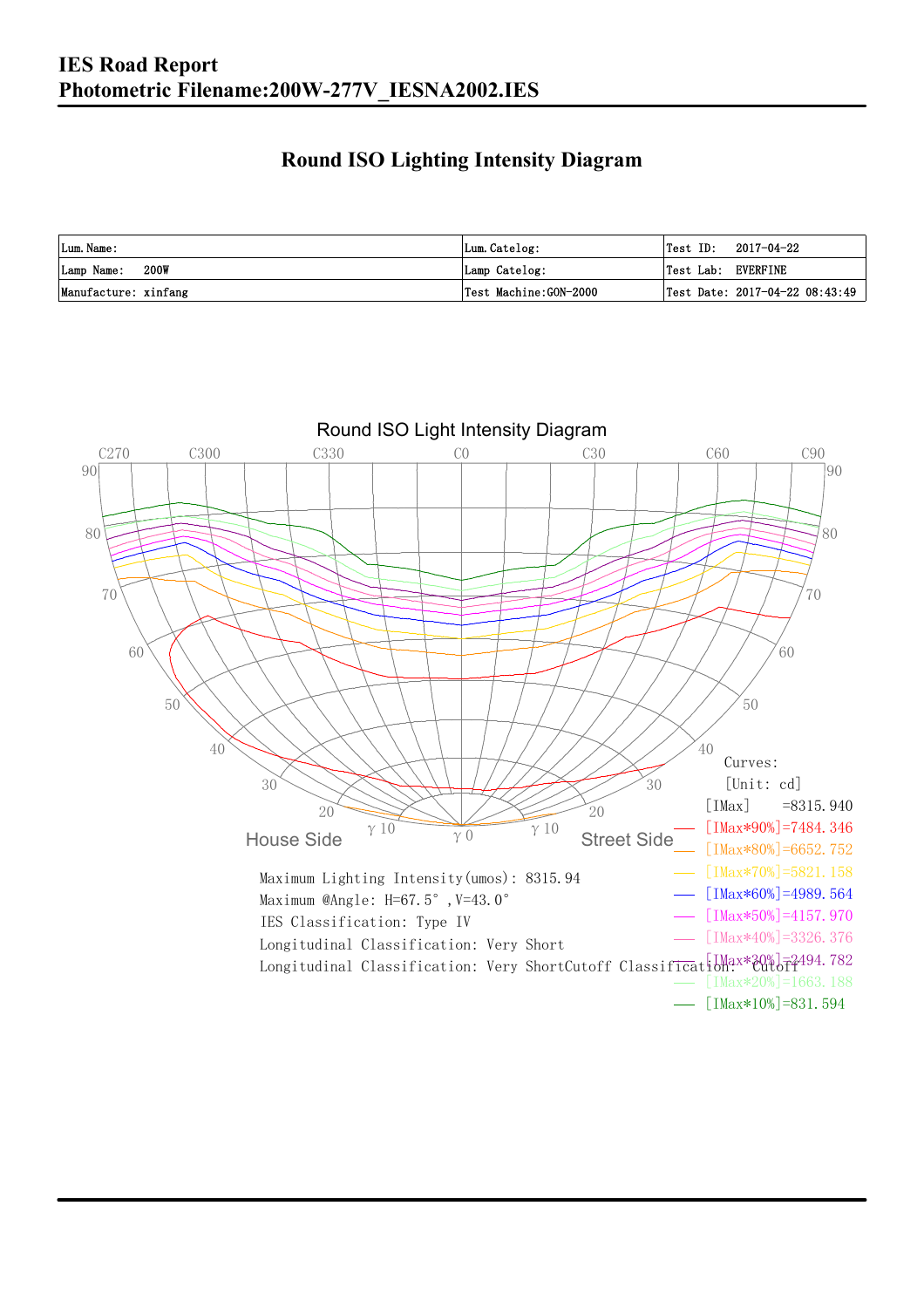#### **Plane ISO-Illuminance Diagram**

| Lum. Name:           | Lum.Catelog:          | $\textsf{Test ID:} \quad 2017-04-22$ |
|----------------------|-----------------------|--------------------------------------|
| 200W<br>Lamp Name:   | Lamp Catelog:         | Test Lab: EVERFINE                   |
| Manufacture: xinfang | Test Machine:GON-2000 | Test Date: $2017-04-22$ $08:43:49$   |



Plane ISO-Illuminance Curve

Working Plane Maximum Illuminance(lx): 786.12 Working Plane Maximum Illuminance Position(d/h):H0.0 V0.2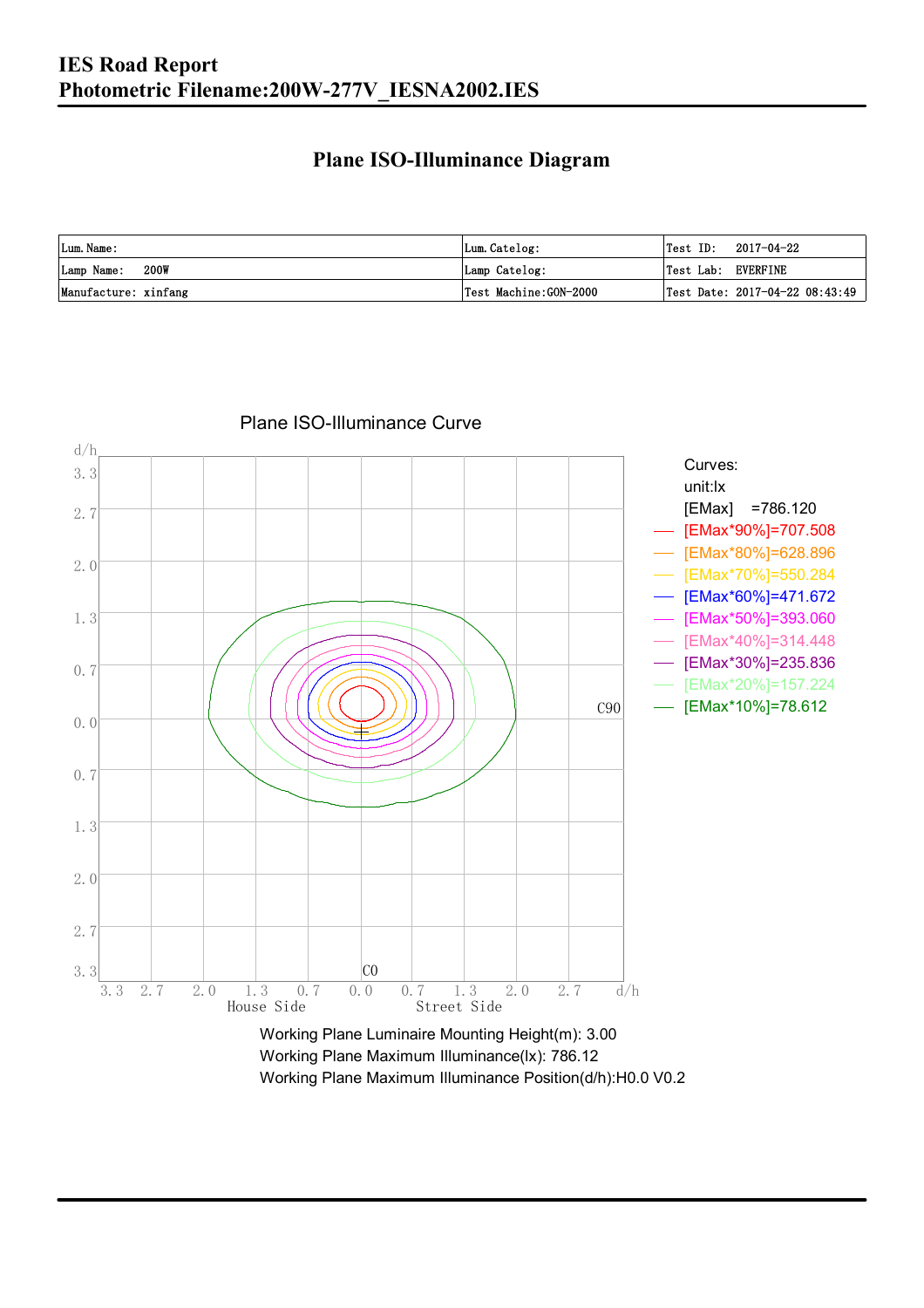### **3D Plane ISO Illuminance Diagram**

| Lum. Name:           | Lum.Catelog:          |                    | $\textsf{Test ID:} \quad 2017-04-22$ |
|----------------------|-----------------------|--------------------|--------------------------------------|
| 200W<br>Lamp Name:   | Lamp Catelog:         | Test Lab: EVERFINE |                                      |
| Manufacture: xinfang | Test Machine:GON-2000 |                    | Test Date: 2017-04-22 08:43:49       |

#### 3D Plane Illuminance Modal

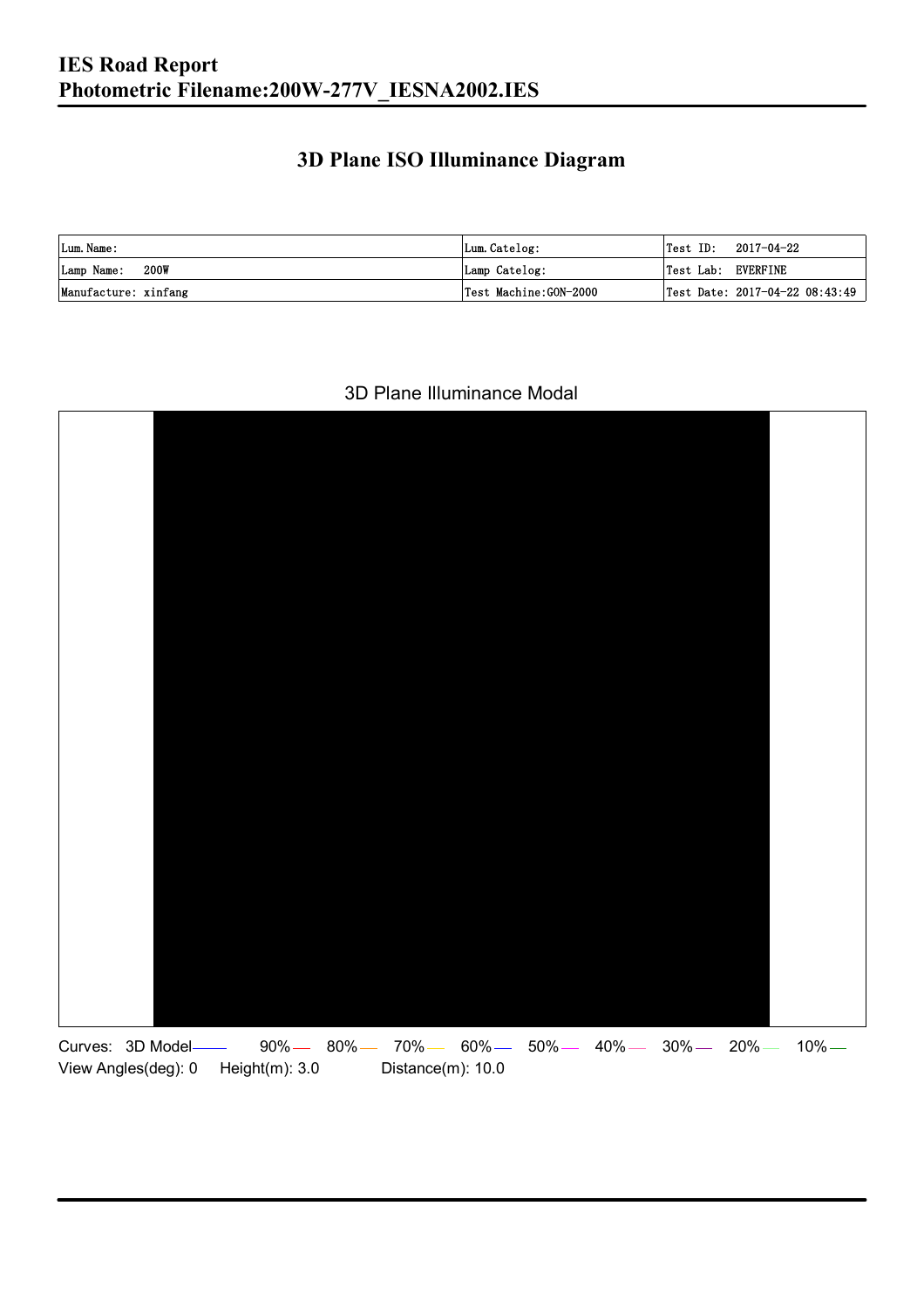### **Space ISO Illuminance Diagram**

| Lum. Name:           | Lum.Catelog:          | Test ID:<br>2017-04-22             |
|----------------------|-----------------------|------------------------------------|
| 200W<br>Lamp Name:   | Lamp Catelog:         | Test Lab: EVERFINE                 |
| Manufacture: xinfang | Test Machine:GON-2000 | Test Date: $2017-04-22$ $08:43:49$ |



#### Space ISO Illuminance Curve

Space Plane Maximum Illuminance and @Angle:7074.71lx,10.0deg Plane Maximum Lighting Intensity and @Angle:8219.960cd,0eg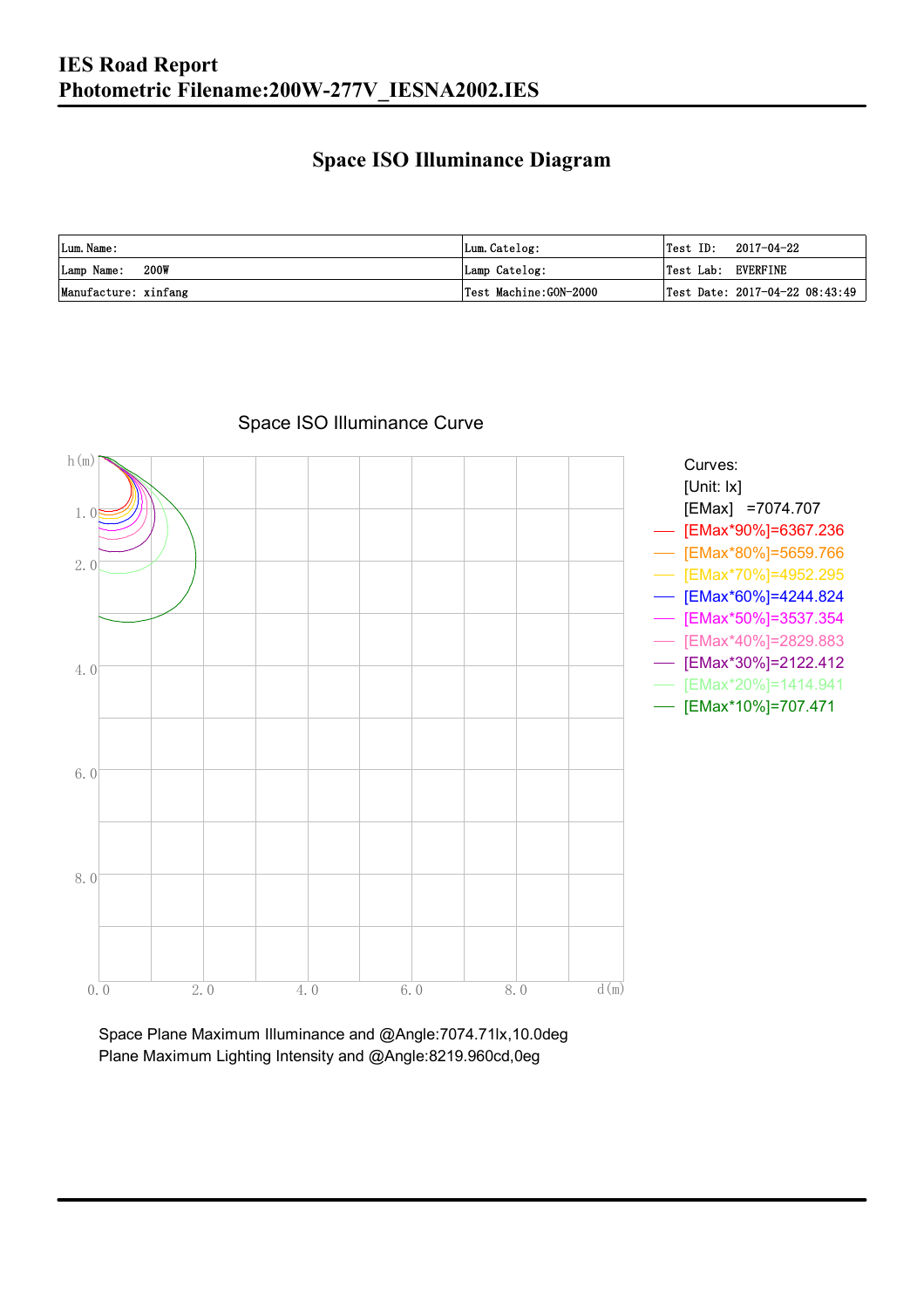### **Illuminance-Distance Diagram**

| Lum. Name:           | Lum.Catelog:          | 'Test ID:          | 2017-04-22                     |
|----------------------|-----------------------|--------------------|--------------------------------|
| Lamp Name: 200W      | Lamp Catelog:         | Test Lab: EVERFINE |                                |
| Manufacture: xinfang | Test Machine:GON-2000 |                    | Test Date: 2017-04-22 08:43:49 |

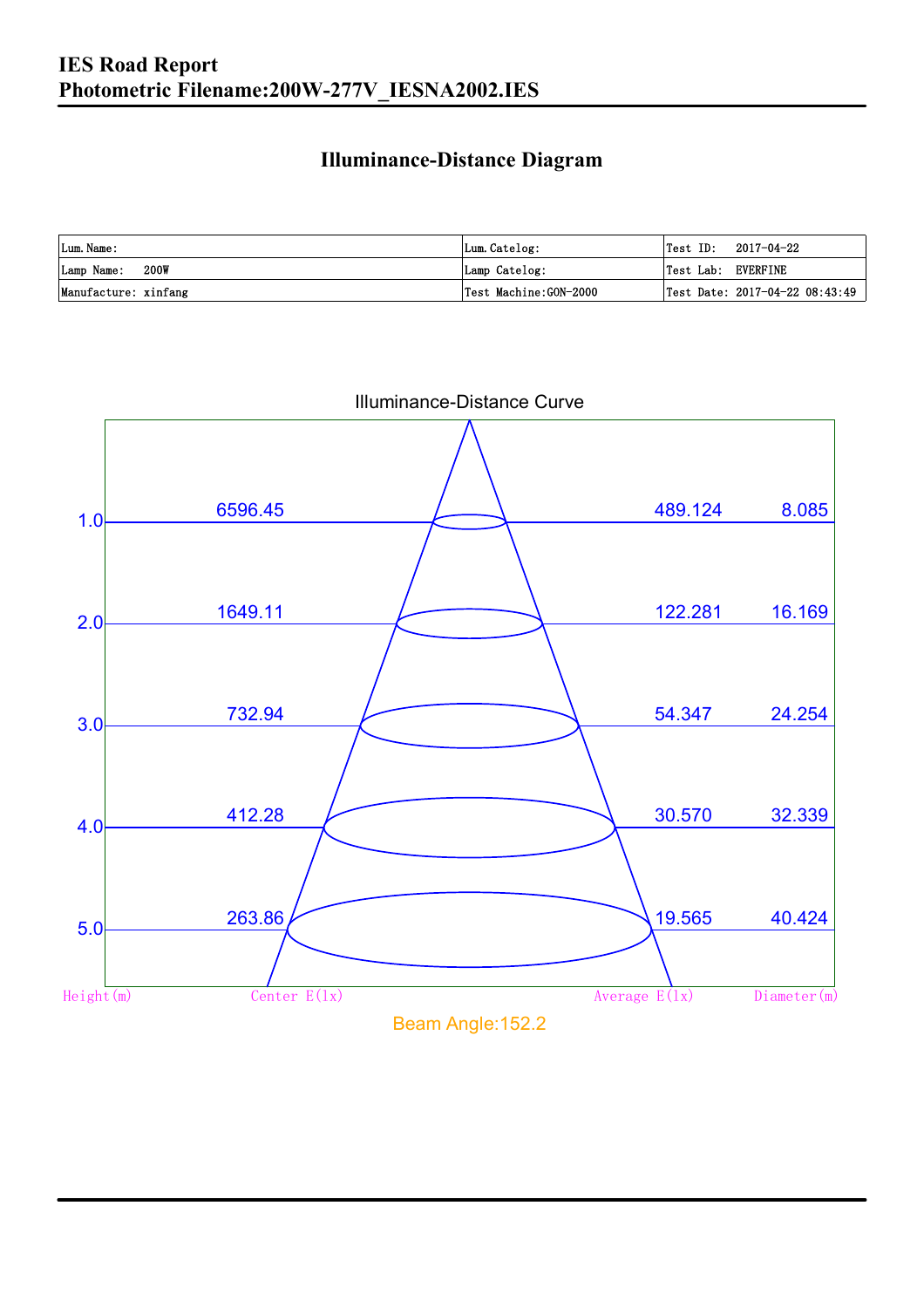### **Road Coefficient of Utilization Curves**

| Lum. Name:           | Lum.Catelog:          | Test ID:           | 2017-04-22                     |
|----------------------|-----------------------|--------------------|--------------------------------|
| 200W<br>Lamp Name:   | Lamp Catelog:         | Test Lab: EVERFINE |                                |
| Manufacture: xinfang | Test Machine:GON-2000 |                    | Test Date: 2017-04-22 08:43:49 |



Tilt Angles: Ang1(deg): 0 Ang2(deg): 5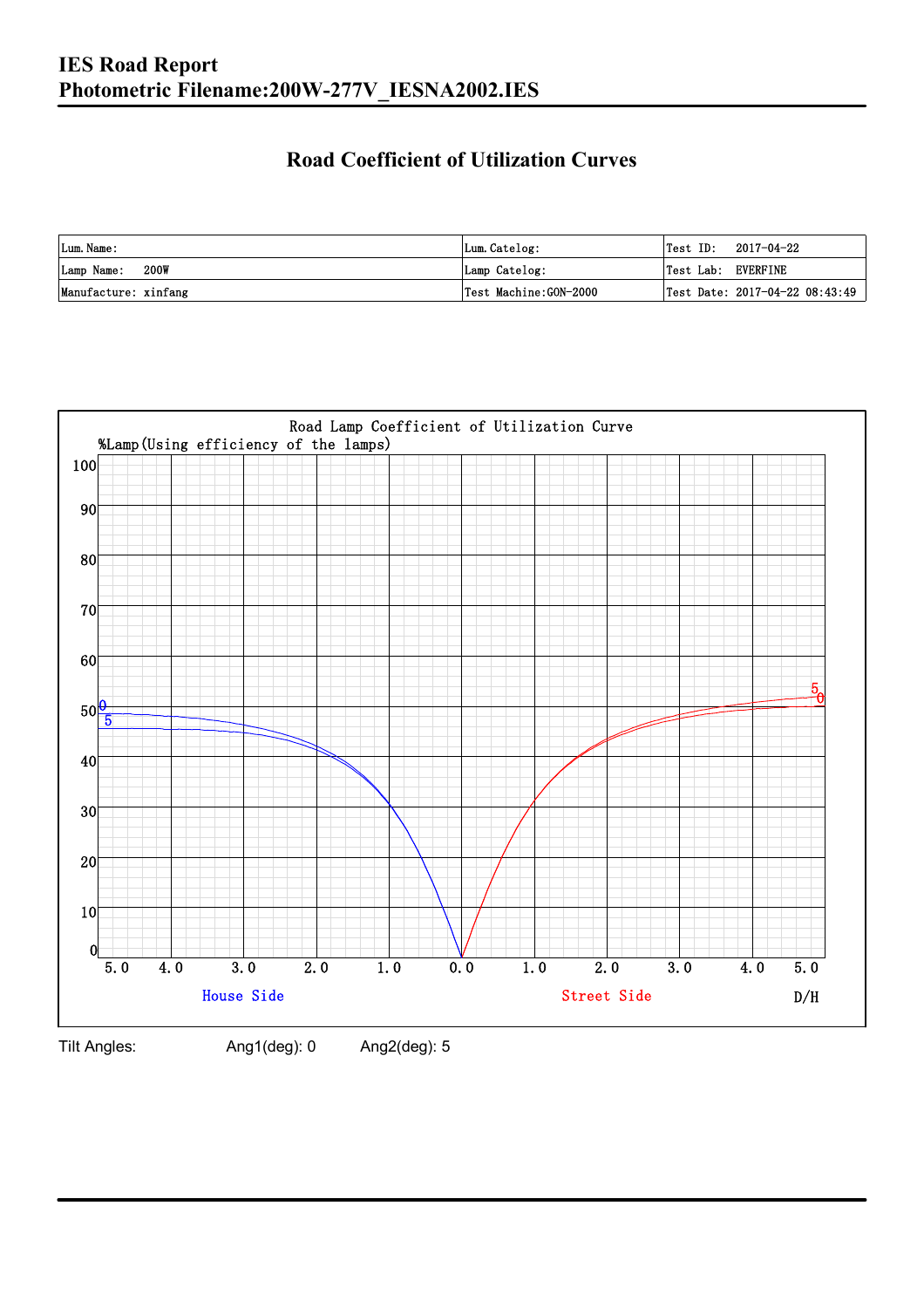#### **IES Road Report Photometric Filename:200W-277V\_IESNA2002.IES**

### **Candela Tabulation**

| V/H           | CO.0    | C22.5   | C45.0   | C67.5   | C90.0   | C112.5  | C135.0  | C157.5  | C180.0  | C <sub>202.5</sub> | C225.0  | C <sub>247.5</sub> |
|---------------|---------|---------|---------|---------|---------|---------|---------|---------|---------|--------------------|---------|--------------------|
| $\gamma$ 0.0  | 6596.45 | 6596.45 | 6596.45 | 6596.45 | 6596.45 | 6596.45 | 6596.45 | 6596.45 | 6596.45 | 6596.45            | 6596.45 | 6596.45            |
| $\gamma$ 1.0  | 6695.36 | 6689.29 | 6668.14 | 6636.64 | 6599.15 | 6562.91 | 6523.70 | 6499.07 | 6493.25 | 6500.92            | 6523.12 | 6554.54            |
| $\gamma$ 2.0  | 6788.40 | 6781.86 | 6737.00 | 6673.15 | 6601.93 | 6523.58 | 6453.38 | 6399.54 | 6385.33 | 6401.04            | 6443.58 | 6514.66            |
| $\gamma$ 3.0  | 6876.78 | 6872.25 | 6806.69 | 6709.08 | 6603.59 | 6482.65 | 6376.93 | 6297.68 | 6270.37 | 6297.24            | 6359.49 | 6471.63            |
| $\gamma$ 4.0  | 6961.28 | 6957.95 | 6874.45 | 6747.79 | 6605.74 | 6438.48 | 6297.53 | 6189.14 | 6149.28 | 6189.20            | 6272.46 | 6424.55            |
| $\gamma$ 5.0  | 7041.01 | 7034.83 | 6943.05 | 6784.89 | 6605.13 | 6389.49 | 6214.95 | 6077.70 | 6029.85 | 6078.17            | 6186.90 | 6374.74            |
| $\gamma$ 6.0  | 7122.54 | 7106.89 | 7004.81 | 6821.91 | 6600.63 | 6340.85 | 6133.27 | 5968.25 | 5911.02 | 5966.55            | 6099.08 | 6322.28            |
| $\gamma$ 7.0  | 7200.26 | 7182.57 | 7061.28 | 6855.55 | 6595.24 | 6289.92 | 6048.34 | 5862.22 | 5794.05 | 5853.38            | 6009.57 | 6269.18            |
| $\gamma$ 8.0  | 7273.80 | 7258.20 | 7119.20 | 6891.55 | 6593.01 | 6238.05 | 5964.73 | 5754.23 | 5677.61 | 5740.10            | 5922.56 | 6214.76            |
| $\gamma$ 9.0  | 7341.49 | 7334.17 | 7181.61 | 6928.79 | 6590.19 | 6188.57 | 5880.86 | 5639.61 | 5555.08 | 5625.98            | 5833.26 | 6167.48            |
| $\gamma$ 10.0 | 7407.20 | 7403.49 | 7243.21 | 6972.30 | 6586.45 | 6141.71 | 5799.09 | 5523.63 | 5422.91 | 5510.17            | 5749.32 | 6122.96            |
| $\gamma$ 11.0 | 7472.03 | 7466.30 | 7300.37 | 7015.80 | 6588.16 | 6097.71 | 5719.41 | 5409.04 | 5288.47 | 5392.98            | 5667.74 | 6078.38            |
| $\gamma$ 12.0 | 7534.85 | 7525.88 | 7354.91 | 7059.42 | 6592.19 | 6059.92 | 5639.37 | 5293.64 | 5159.48 | 5275.61            | 5586.10 | 6038.96            |
| $\gamma$ 13.0 | 7593.12 | 7588.68 | 7412.00 | 7103.58 | 6601.56 | 6025.14 | 5558.33 | 5177.26 | 5036.44 | 5160.54            | 5502.30 | 5997.74            |
| $\gamma$ 14.0 | 7646.41 | 7641.46 | 7469.53 | 7146.14 | 6621.43 | 5997.64 | 5475.99 | 5060.36 | 4916.71 | 5050.34            | 5413.39 | 5960.40            |
| $\gamma$ 15.0 | 7702.92 | 7693.46 | 7524.32 | 7193.82 | 6649.36 | 5970.60 | 5394.97 | 4954.92 | 4802.29 | 4941.86            | 5330.16 | 5926.11            |
| $\gamma$ 16.0 | 7763.73 | 7746.43 | 7578.67 | 7240.66 | 6679.96 | 5946.33 | 5311.94 | 4859.41 | 4698.87 | 4835.41            | 5244.15 | 5891.93            |
| $\gamma$ 17.0 | 7822.15 | 7795.85 | 7633.16 | 7289.17 | 6711.00 | 5926.35 | 5230.76 | 4769.71 | 4606.59 | 4736.24            | 5160.08 | 5860.86            |
| $\gamma$ 18.0 | 7878.24 | 7841.62 | 7680.61 | 7339.17 | 6748.48 | 5913.86 | 5156.90 | 4678.97 | 4517.38 | 4640.05            | 5075.60 | 5831.29            |
| $\gamma$ 19.0 | 7923.89 | 7889.68 | 7725.70 | 7392.14 | 6789.14 | 5905.00 | 5088.11 | 4596.56 | 4437.20 | 4552.37            | 4996.51 | 5808.79            |
| $\gamma$ 20.0 | 7972.75 | 7930.81 | 7773.72 | 7446.57 | 6831.79 | 5898.62 | 5021.12 | 4518.65 | 4355.34 | 4470.37            | 4918.69 | 5786.11            |
| $\gamma$ 21.0 | 8021.87 | 7970.88 | 7822.12 | 7501.37 | 6878.35 | 5886.76 | 4958.60 | 4440.64 | 4275.94 | 4391.32            | 4842.30 | 5763.66            |
| $\gamma$ 22.0 | 8062.50 | 8012.01 | 7866.44 | 7556.77 | 6924.69 | 5876.77 | 4901.79 | 4368.78 | 4196.19 | 4315.72            | 4781.12 | 5744.18            |
| $\gamma$ 23.0 | 8104.10 | 8051.08 | 7908.45 | 7615.54 | 6970.73 | 5865.29 | 4842.67 | 4296.95 | 4113.97 | 4241.34            | 4721.67 | 5723.70            |
| $\gamma$ 24.0 | 8145.30 | 8083.42 | 7951.17 | 7675.37 | 7027.69 | 5850.72 | 4783.62 | 4223.69 | 4032.34 | 4169.83            | 4662.46 | 5701.09            |
| $\gamma$ 25.0 | 8177.16 | 8111.68 | 7989.67 | 7734.32 | 7079.25 | 5835.63 | 4725.90 | 4148.28 | 3955.81 | 4093.33            | 4604.65 | 5679.09            |
| $\gamma$ 26.0 | 8200.20 | 8132.07 | 8022.39 | 7787.93 | 7129.17 | 5819.95 | 4667.15 | 4066.41 | 3884.00 | 4020.40            | 4546.27 | 5656.68            |
| $\gamma$ 27.0 | 8211.74 | 8148.47 | 8052.35 | 7841.79 | 7177.14 | 5803.80 | 4609.51 | 3989.15 | 3815.28 | 3944.00            | 4491.04 | 5631.30            |
| $\gamma$ 28.0 | 8219.96 | 8162.79 | 8082.02 | 7891.47 | 7224.06 | 5789.60 | 4559.30 | 3915.73 | 3743.25 | 3870.56            | 4431.62 | 5605.45            |
| $\gamma$ 29.0 | 8210.81 | 8168.55 | 8106.21 | 7938.88 | 7269.65 | 5768.89 | 4513.83 | 3841.99 | 3675.53 | 3799.97            | 4375.17 | 5581.22            |
| $\gamma$ 30.0 | 8197.55 | 8173.01 | 8129.82 | 7982.65 | 7320.86 | 5745.37 | 4467.16 | 3770.37 | 3607.91 | 3733.13            | 4322.17 | 5554.00            |
| $\gamma$ 31.0 | 8168.35 | 8163.37 | 8149.68 | 8030.16 | 7363.42 | 5719.49 | 4421.55 | 3702.98 | 3543.80 | 3668.58            | 4270.60 | 5524.06            |
| $\gamma$ 32.0 | 8133.97 | 8144.96 | 8161.67 | 8071.33 | 7408.08 | 5690.42 | 4375.47 | 3643.02 | 3478.35 | 3607.44            | 4220.93 | 5493.48            |
| $\gamma$ 33.0 | 8082.75 | 8115.46 | 8176.72 | 8108.99 | 7447.90 | 5659.33 | 4326.07 | 3583.97 | 3414.64 | 3544.92            | 4170.35 | 5460.90            |
| $\gamma$ 34.0 | 8031.53 | 8079.82 | 8191.35 | 8138.42 | 7483.87 | 5634.86 | 4277.05 | 3524.63 | 3351.14 | 3484.35            | 4126.95 | 5424.58            |
| $\gamma$ 35.0 | 7963.86 | 8036.86 | 8200.90 | 8169.88 | 7520.12 | 5612.42 | 4234.24 | 3462.76 | 3284.09 | 3426.86            | 4083.96 | 5391.07            |
| $\gamma$ 36.0 | 7895.22 | 7979.19 | 8206.69 | 8199.21 | 7552.04 | 5585.84 | 4189.61 | 3399.31 | 3214.22 | 3370.24            | 4041.35 | 5355.60            |
| $\gamma$ 37.0 | 7816.29 | 7919.33 | 8209.53 | 8230.42 | 7580.47 | 5553.34 | 4146.98 | 3336.74 | 3143.57 | 3309.07            | 3994.00 | 5321.78            |
| $\gamma$ 38.0 | 7724.76 | 7851.78 | 8199.55 | 8256.89 | 7603.52 | 5519.21 | 4105.28 | 3275.22 | 3066.54 | 3244.96            | 3948.68 | 5293.13            |
| $\gamma$ 39.0 | 7618.55 | 7775.77 | 8187.03 | 8275.21 | 7632.14 | 5486.45 | 4057.85 | 3212.45 | 2989.50 | 3174.91            | 3900.42 | 5268.03            |
| $\gamma$ 40.0 | 7512.84 | 7698.29 | 8170.57 | 8287.00 | 7661.13 | 5463.48 | 4005.39 | 3146.88 | 2912.65 | 3100.25            | 3851.78 | 5243.15            |
| $\gamma$ 41.0 | 7392.77 | 7615.37 | 8150.92 | 8295.50 | 7683.29 | 5444.28 | 3953.86 | 3074.95 | 2842.49 | 3025.58            | 3803.63 | 5223.14            |
| $\gamma$ 42.0 | 7267.41 | 7527.07 | 8129.08 | 8308.77 | 7706.07 | 5430.71 | 3909.11 | 3003.02 | 2772.31 | 2950.95            | 3749.81 | 5205.60            |
| $\gamma$ 43.0 | 7133.56 | 7426.29 | 8099.74 | 8315.94 | 7721.28 | 5417.57 | 3865.19 | 2931.11 | 2705.05 | 2879.35            | 3694.80 | 5189.04            |
| $\gamma$ 44.0 | 6980.58 | 7328.88 | 8070.10 | 8315.05 | 7738.97 | 5398.14 | 3820.51 | 2862.34 | 2638.10 | 2814.59            | 3646.18 | 5168.78            |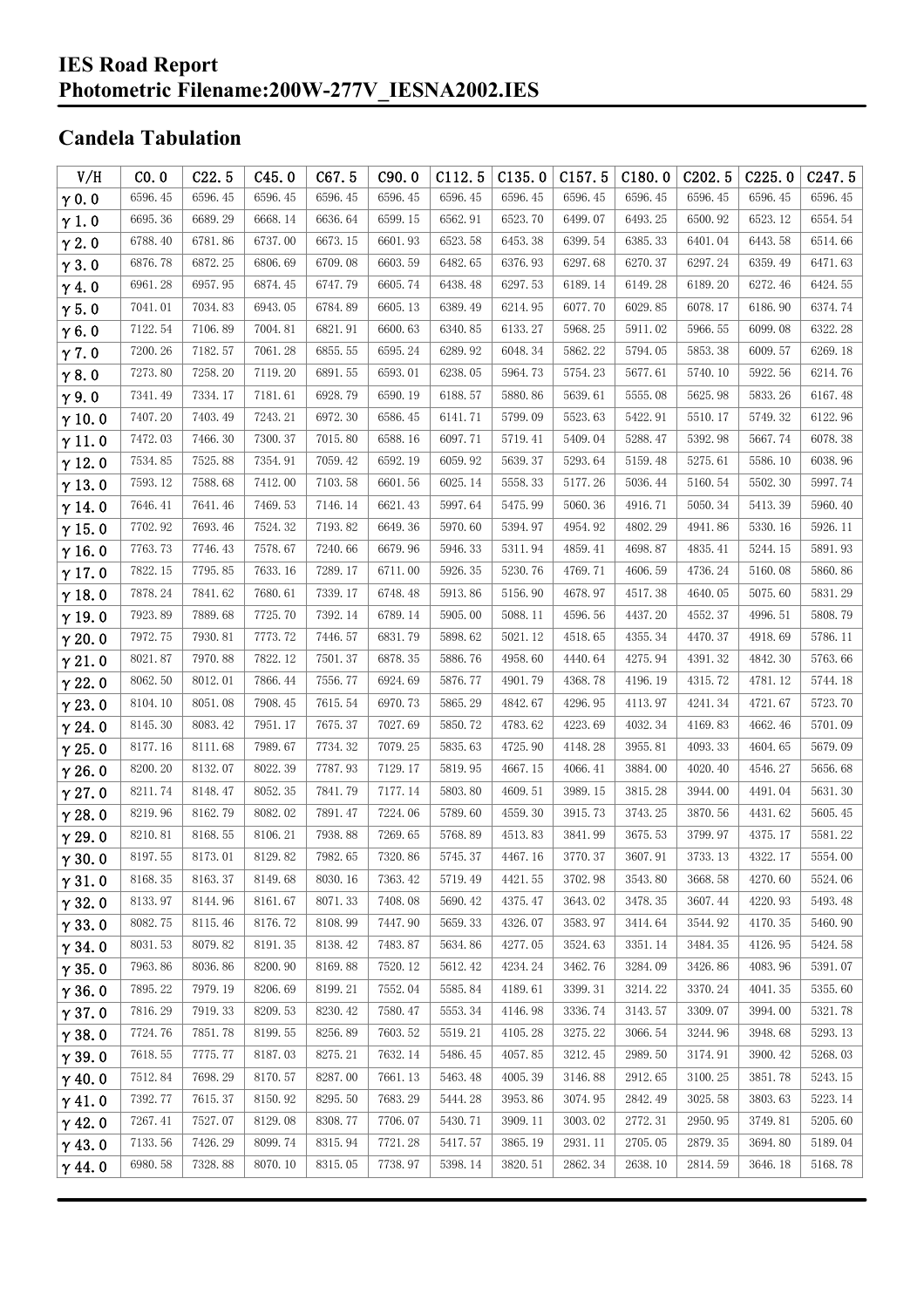| V/H           | CO.0    | C22.5   | C45.0   | C67.5   | C90.0   | C112.5  | C135.0  | C157.5  | C180.0  | C202.5  | C225.0  | C <sub>247.5</sub> |
|---------------|---------|---------|---------|---------|---------|---------|---------|---------|---------|---------|---------|--------------------|
| $\gamma$ 45.0 | 6815.58 | 7219.29 | 8031.15 | 8310.63 | 7749.61 | 5379.15 | 3772.75 | 2798.68 | 2574.86 | 2753.19 | 3602.16 | 5147.24            |
| $\gamma$ 46.0 | 6641.58 | 7090.04 | 7986.88 | 8301.11 | 7760.43 | 5361.86 | 3727.68 | 2736.18 | 2510.34 | 2693.66 | 3552.48 | 5123.78            |
| $\gamma$ 47.0 | 6454.92 | 6952.58 | 7940.06 | 8289.59 | 7768.75 | 5344.62 | 3681.97 | 2674.86 | 2449.31 | 2633.37 | 3501.62 | 5102.28            |
| $\gamma$ 48.0 | 6258.62 | 6798.41 | 7886.33 | 8282.36 | 7772.68 | 5335.71 | 3635.83 | 2613.23 | 2388.63 | 2575.57 | 3445.91 | 5083.06            |
| $\gamma$ 49.0 | 6039.96 | 6629.23 | 7824.05 | 8278.29 | 7778.08 | 5326.40 | 3580.66 | 2552.84 | 2330.12 | 2513.82 | 3390.08 | 5060.63            |
| $\gamma$ 50.0 | 5812.22 | 6452.02 | 7759.39 | 8276.04 | 7779.57 | 5310.66 | 3523.49 | 2493.15 | 2268.19 | 2451.77 | 3334.70 | 5037.94            |
| $\gamma$ 51.0 | 5566.02 | 6260.81 | 7685.06 | 8273.83 | 7774.15 | 5290.61 | 3468.93 | 2438.80 | 2205.89 | 2390.05 | 3275.90 | 5012.72            |
| $\gamma$ 52.0 | 5309.63 | 6045.09 | 7594.14 | 8258.93 | 7762.39 | 5268.81 | 3420.02 | 2385.07 | 2146.82 | 2328.75 | 3219.35 | 4990.11            |
| $\gamma$ 53.0 | 5035.80 | 5821.60 | 7490.61 | 8224.91 | 7750.07 | 5251.67 | 3373.10 | 2332.56 | 2085.61 | 2269.14 | 3164.11 | 4967.80            |
| $\gamma$ 54.0 | 4737.10 | 5586.86 | 7372.41 | 8181.22 | 7733.14 | 5237.01 | 3324.51 | 2273.41 | 2023.43 | 2213.50 | 3108.50 | 4948.02            |
| $\gamma$ 55.0 | 4396.86 | 5339.19 | 7236.78 | 8127.60 | 7710.66 | 5218.43 | 3275.41 | 2214.66 | 1961.73 | 2157.49 | 3052.90 | 4924.67            |
| $\gamma$ 56.0 | 3976.07 | 5073.12 | 7095.25 | 8069.60 | 7684.12 | 5195.10 | 3220.29 | 2158.16 | 1902.95 | 2100.53 | 2997.29 | 4893.94            |
| $\gamma$ 57.0 | 3495.34 | 4778.19 | 6952.82 | 8004.02 | 7655.83 | 5176.83 | 3167.65 | 2101.43 | 1848.81 | 2041.41 | 2940.12 | 4861.96            |
| $\gamma$ 58.0 | 2969.67 | 4435.92 | 6786.78 | 7936.56 | 7633.90 | 5163.23 | 3102.26 | 2045.46 | 1798.58 | 1988.13 | 2882.57 | 4835.41            |
| $\gamma$ 59.0 | 2479.57 | 4036.34 | 6599.12 | 7858.97 | 7627.92 | 5146.99 | 3036.87 | 1991.12 | 1735.85 | 1941.66 | 2822.63 | 4809.98            |
| $\gamma$ 60.0 | 2074.68 | 3616.31 | 6397.43 | 7766.92 | 7622.89 | 5136.48 | 2971.49 | 1940.67 | 1640.93 | 1897.74 | 2761.28 | 4781.63            |
| $\gamma$ 61.0 | 1731.32 | 3176.13 | 6183.10 | 7666.93 | 7612.47 | 5126.70 | 2906.79 | 1892.98 | 1479.35 | 1851.24 | 2697.89 | 4754.13            |
| $\gamma$ 62.0 | 1389.96 | 2742.68 | 5951.79 | 7555.88 | 7589.39 | 5115.45 | 2845.23 | 1841.87 | 1277.01 | 1791.50 | 2638.12 | 4738.21            |
| $\gamma$ 63.0 | 1048.66 | 2323.74 | 5701.95 | 7448.71 | 7558.22 | 5102.93 | 2787.21 | 1776.53 | 1102.24 | 1711.10 | 2580.99 | 4722.27            |
| $\gamma$ 64.0 | 707.36  | 1894.04 | 5433.54 | 7347.65 | 7514.98 | 5086.22 | 2730.66 | 1687.33 | 969.73  | 1599.54 | 2522.48 | 4699.12            |
| $\gamma$ 65.0 | 535.20  | 1571.73 | 5139.82 | 7239.94 | 7477.71 | 5068.45 | 2673.63 | 1559.89 | 880.74  | 1437.10 | 2463.68 | 4668.80            |
| $\gamma$ 66.0 | 424.26  | 1253.50 | 4831.19 | 7129.99 | 7435.33 | 5050.42 | 2615.81 | 1378.37 | 765.47  | 1267.34 | 2399.30 | 4636.82            |
| $\gamma$ 67.0 | 357.00  | 935.28  | 4481.07 | 6999.06 | 7407.64 | 5032.76 | 2559.67 | 1216.67 | 624.78  | 1116.46 | 2333.41 | 4607.04            |
| $\gamma$ 68.0 | 324.04  | 727.99  | 4117.02 | 6859.41 | 7376.58 | 5022.70 | 2488.99 | 1082.11 | 549.09  | 993.00  | 2263.39 | 4563.52            |
| $\gamma$ 69.0 | 302.94  | 554.92  | 3713.80 | 6711.95 | 7326.12 | 5014.01 | 2416.50 | 963.96  | 502.71  | 881.50  | 2194.20 | 4485.76            |
| $\gamma$ 70.0 | 285.00  | 418.47  | 3290.16 | 6551.98 | 7237.39 | 5005.48 | 2341.66 | 848.79  | 454.15  | 782.53  | 2108.04 | 4434.10            |
| $\gamma$ 71.0 | 271.23  | 329.43  | 2893.89 | 6366.90 | 7040.01 | 4986.92 | 2237.24 | 745.27  | 405.08  | 685.51  | 1989.55 | 4410.32            |
| $\gamma$ 72.0 | 259.29  | 281.63  | 2563.34 | 6166.34 | 6704.72 | 4941.98 | 2103.68 | 642.25  | 364.36  | 578.60  | 1870.16 | 4443.43            |
| $\gamma$ 73.0 | 251.34  | 256.91  | 2247.47 | 5916.18 | 6198.34 | 4841.42 | 1975.13 | 528.37  | 331.25  | 473.98  | 1766.99 | 4470.11            |
| $\gamma$ 74.0 | 236.84  | 240.13  | 1944.10 | 5597.16 | 5579.94 | 4738.98 | 1900.01 | 434.52  | 300.43  | 418.44  | 1677.43 | 4442.34            |
| $\gamma$ 75.0 | 213.72  | 227.87  | 1637.28 | 5221.52 | 4764.82 | 4629.42 | 1822.22 | 384.88  | 265.11  | 377.89  | 1590.47 | 4311.92            |
| $\gamma$ 76.0 | 193.78  | 214.12  | 1335.19 | 4655.38 | 3914.53 | 4422.91 | 1728.70 | 349.59  | 232.05  | 333.03  | 1474.22 | 4014.43            |
| $\gamma$ 77.0 | 177.97  | 196.22  | 1033.17 | 3937.32 | 3310.15 | 3966.52 | 1557.57 | 306.38  | 202.41  | 286.39  | 1291.30 | 3708.36            |
| $\gamma$ 78.0 | 161.59  | 177.85  | 660.66  | 3266.94 | 2705.78 | 3529.07 | 1306.86 | 258.95  | 178.16  | 241.34  | 1107.48 | 3159.43            |
| $\gamma$ 79.0 | 145.82  | 160.28  | 395.59  | 2703.56 | 2101.29 | 2951.49 | 1058.40 | 229.69  | 155.59  | 212.41  | 932.87  | 2610.50            |
| $\gamma$ 80.0 | 129.46  | 139.19  | 211.72  | 2101.85 | 1486.07 | 2373.92 | 741.56  | 206.66  | 133.42  | 187.79  | 637.54  | 2061.89            |
| $\gamma$ 81.0 | 110.68  | 116.13  | 143.06  | 1630.48 | 986.49  | 1796.59 | 500.56  | 181.90  | 110.61  | 162.44  | 433.52  | 1527.93            |
| $\gamma$ 82.0 | 87.13   | 94.48   | 108.61  | 1245.75 | 672.13  | 1262.62 | 361.69  | 157.27  | 90.50   | 138.61  | 301.10  | 1189.61            |
| $\gamma$ 83.0 | 68.11   | 75.50   | 82.18   | 862.13  | 418.85  | 926.00  | 220.23  | 133.29  | 72.08   | 113.22  | 209.59  | 777.64             |
| $\gamma$ 84.0 | 45.82   | 56.33   | 58.57   | 500.03  | 224.33  | 558.27  | 139.69  | 107.94  | 56.28   | 89.85   | 137.73  | 376.37             |
| $\gamma$ 85.0 | 26.33   | 33.64   | 39.60   | 228.90  | 72.29   | 290.93  | 92.57   | 77.11   | 41.46   | 68.25   | 80.58   | 172.04             |
| $\gamma$ 86.0 | 5.36    | 12.70   | 21.97   | 72.20   | 29.13   | 90.16   | 52.34   | 50.71   | 23.93   | 45.59   | 49.88   | 53.57              |
| $\gamma$ 87.0 | 2.41    | 3.51    | 9.46    | 18.10   | 16.10   | 16.91   | 19.69   | 14.91   | 5.33    | 14.91   | 19.97   | 15.61              |
| $\gamma$ 88.0 | 0.84    | 1.52    | 5.01    | 13.88   | 13.49   | 13.72   | 6.87    | 3.80    | 3.09    | 4.12    | 6.63    | 12.84              |
| $\gamma$ 89.0 | 0.00    | 0.19    | 3.07    | 10.66   | 9.71    | 9.20    | 3.54    | 1.75    | 1.69    | 2.81    | 4.02    | 9.21               |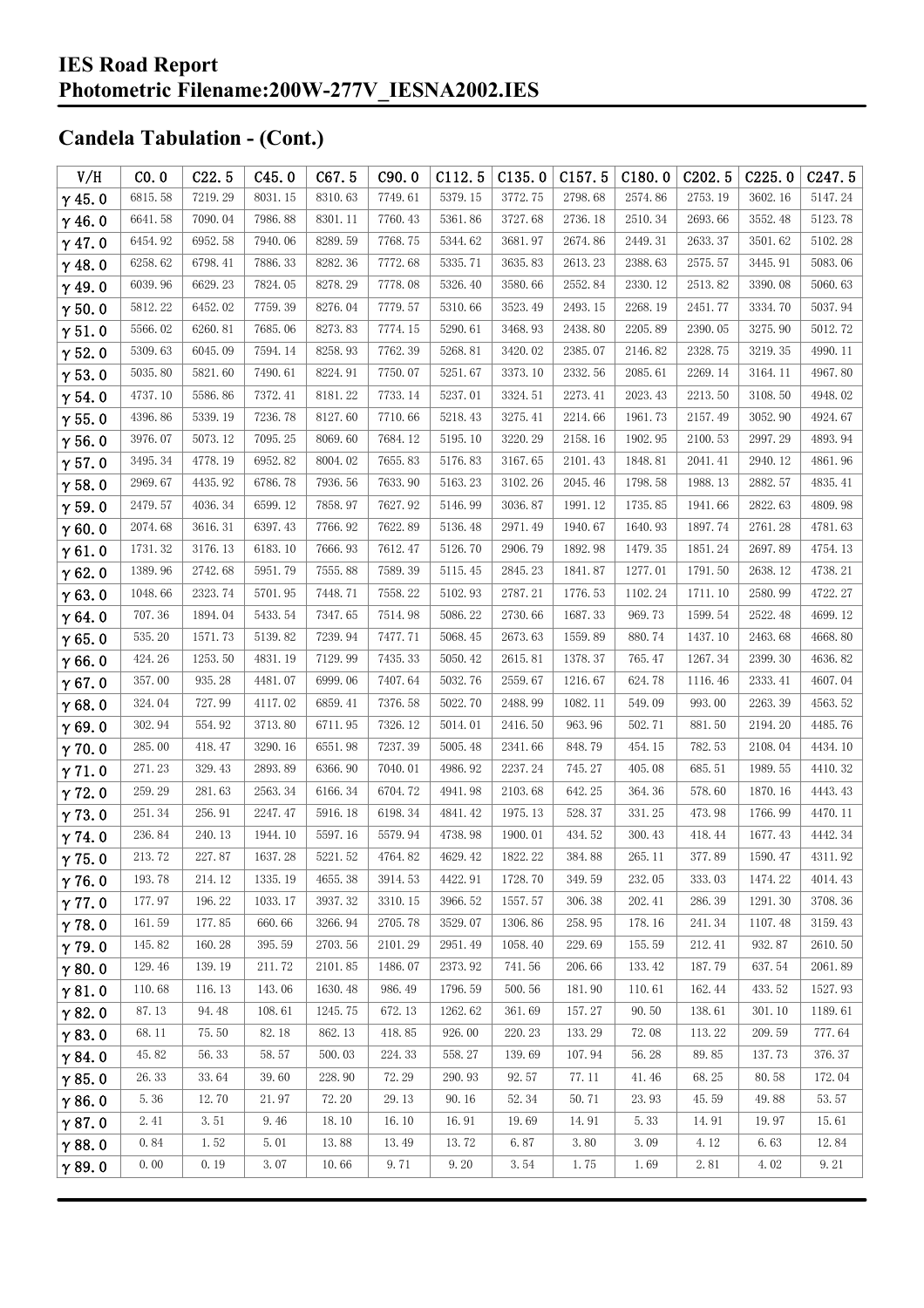| V/H            | CO.0 | C22.5 | C45.0 | C67.5 | C90.0 | C112.5 | C135.0 | $C157.5$ $C180.0$ |       | C <sub>202.5</sub> | C225.0 | C247.5 |
|----------------|------|-------|-------|-------|-------|--------|--------|-------------------|-------|--------------------|--------|--------|
| $\gamma$ 90.0  | 0.00 | 0.01  | 2.66  | 9.75  | 9.06  | 7.90   | 2.19   | 0.00              | 0.00  | 0.15               | 2.91   | 8.85   |
| $\gamma$ 91.0  | 0.00 | 0.00  | 2.55  | 9.23  | 9.01  | 7.90   | 2.24   | 0.00              | 0.00  | 0.10               | 2.91   | 8.80   |
| $\gamma$ 92.0  | 0.00 | 0.00  | 2.55  | 8.96  | 9.17  | 7.96   | 2.30   | 0.00              | 0.00  | 0.10               | 3.02   | 8.91   |
| $\gamma$ 93.0  | 0.00 | 0.00  | 2.55  | 8.85  | 9.37  | 8.06   | 2.55   | 0.00              | 0.00  | 0.15               | 3.17   | 8.91   |
| $\gamma$ 94.0  | 0.00 | 0.00  | 2.55  | 8.75  | 9.42  | 8.26   | 2.65   | 0.00              | 0.00  | 0.20               | 3.37   | 9.22   |
| $\gamma$ 95.0  | 0.00 | 0.00  | 2.80  | 8.70  | 9.68  | 8.47   | 2.91   | 0.00              | 0.00  | 0.15               | 3.48   | 9.52   |
| $\gamma$ 96.0  | 0.00 | 0.00  | 2.86  | 8.70  | 10.08 | 8.87   | 3.36   | 0.00              | 0.00  | 0.15               | 3.93   | 9.57   |
| $\gamma$ 97.0  | 0.00 | 0.25  | 3.06  | 8.70  | 10.39 | 9.13   | 3.68   | 0.10              | 0.00  | 0.21               | 4.26   | 9.98   |
| $\gamma$ 98.0  | 0.00 | 0.51  | 3.16  | 8.55  | 10.63 | 9.37   | 4.18   | 0.10              | 0.00  | 0.26               | 4.80   | 10.14  |
| $\gamma$ 99.0  | 0.00 | 0.66  | 3.57  | 8.55  | 10.99 | 9.58   | 4.64   | 0.26              | 0.00  | 0.56               | 5.06   | 10.44  |
| $\gamma$ 100.0 | 0.05 | 1.07  | 3.78  | 8.55  | 11.40 | 9.89   | 4.95   | 0.52              | 0.00  | 0.67               | 5.48   | 10.86  |
| $\gamma$ 101.0 | 0.20 | 1.17  | 3.93  | 8.65  | 11.65 | 10.19  | 5.35   | 0.87              | 0.00  | 0.97               | 5.98   | 11.06  |
| $\gamma$ 102.0 | 0.40 | 1.32  | 4.03  | 9.15  | 11.90 | 10.54  | 5.66   | 1.12              | 0.05  | 1.23               | 6.24   | 11.32  |
| $\gamma$ 103.0 | 0.66 | 1.62  | 4.38  | 9.52  | 12.21 | 10.90  | 6.07   | 1.33              | 0.16  | 1.64               | 6.70   | 11.68  |
| $\gamma$ 104.0 | 0.86 | 1.88  | 4.64  | 9.88  | 12.62 | 11.20  | 6.53   | 1.88              | 0.51  | 2.04               | 7.15   | 12.24  |
| $\gamma$ 105.0 | 1.21 | 2.13  | 4.90  | 10.18 | 13.12 | 11.45  | 7.03   | 2.28              | 0.81  | 2.51               | 7.46   | 12.80  |
| $\gamma$ 106.0 | 1.46 | 2.39  | 5.25  | 10.39 | 13.32 | 11.71  | 7.64   | 2.69              | 1.17  | 3.01               | 7.92   | 13.31  |
| $\gamma$ 107.0 | 1.62 | 2.69  | 5.51  | 10.84 | 13.68 | 12.01  | 7.84   | 3.10              | 1.48  | 3.47               | 8.28   | 13.73  |
| $\gamma$ 108.0 | 1.87 | 2.89  | 5.71  | 11.25 | 13.88 | 12.26  | 8.00   | 3.65              | 1.83  | 3.87               | 8.48   | 14.33  |
| $\gamma$ 109.0 | 2.17 | 3.00  | 5.92  | 11.85 | 14.13 | 12.73  | 8.10   | 4.12              | 2.49  | 4.39               | 8.69   | 14.90  |
| $\gamma$ 110.0 | 2.38 | 3.05  | 5.97  | 12.08 | 14.43 | 13.28  | 8.30   | 4.58              | 2.80  | 4.85               | 8.95   | 15.32  |
| $\gamma$ 111.0 | 2.68 | 3.21  | 6.17  | 12.18 | 14.38 | 13.53  | 8.40   | 4.97              | 3.30  | 5.45               | 9.30   | 15.82  |
| $\gamma$ 112.0 | 2.78 | 3.16  | 6.38  | 12.58 | 14.38 | 14.04  | 8.51   | 5.23              | 3.86  | 5.65               | 9.55   | 15.97  |
| $\gamma$ 113.0 | 2.88 | 3.30  | 6.63  | 12.69 | 14.38 | 14.24  | 8.66   | 5.32              | 4.26  | 5.90               | 9.76   | 15.92  |
| $\gamma$ 114.0 | 3.09 | 3.51  | 6.79  | 12.74 | 14.38 | 14.39  | 8.87   | 5.22              | 4.77  | 5.90               | 10.06  | 15.86  |
| $\gamma$ 115.0 | 3.49 | 3.51  | 7.09  | 12.84 | 14.38 | 14.34  | 9.07   | 4.86              | 5.28  | 5.69               | 10.32  | 15.51  |
| $\gamma$ 116.0 | 3.64 | 3.26  | 7.10  | 13.05 | 14.38 | 14.34  | 9.53   | 4.57              | 5.68  | 5.24               | 10.73  | 15.41  |
| $\gamma$ 117.0 | 3.65 | 2.90  | 7.35  | 13.00 | 14.37 | 14.34  | 9.89   | 4.58              | 5.93  | 5.25               | 11.08  | 15.41  |
| $\gamma$ 118.0 | 3.75 | 2.95  | 7.40  | 13.00 | 14.18 | 14.34  | 10.34  | 5.03              | 5.93  | 5.50               | 11.65  | 15.41  |
| $\gamma$ 119.0 | 3.60 | 3.55  | 7.60  | 13.00 | 13.97 | 14.34  | 10.75  | 5.95              | 5.88  | 6.38               | 11.95  | 15.41  |
| $\gamma$ 120.0 | 3.70 | 4.37  | 7.76  | 13.00 | 13.87 | 14.39  | 10.85  | 7.20              | 6.08  | 7.54               | 12.31  | 15.41  |
| $\gamma$ 121.0 | 4.20 | 5.04  | 7.71  | 13.00 | 13.87 | 14.24  | 10.74  | 7.88              | 7.07  | 8.82               | 12.46  | 15.41  |
| $\gamma$ 122.0 | 5.21 | 5.59  | 7.71  | 12.90 | 13.81 | 14.19  | 10.64  | 8.43              | 8.34  | 9.48               | 12.56  | 15.41  |
| $\gamma$ 123.0 | 6.01 | 6.00  | 7.76  | 12.79 | 13.37 | 14.14  | 10.64  | 8.78              | 9.43  | 9.93               | 12.56  | 15.46  |
| $\gamma$ 124.0 | 6.18 | 6.10  | 7.81  | 12.85 | 13.26 | 14.14  | 10.59  | 9.29              | 10.08 | 10.34              | 12.56  | 15.46  |
| $\gamma$ 125.0 | 6.33 | 6.51  | 7.81  | 12.80 | 13.11 | 14.09  | 10.54  | 9.69              | 10.34 | 10.79              | 12.61  | 15.46  |
| $\gamma$ 126.0 | 6.58 | 6.81  | 7.81  | 12.79 | 13.32 | 14.08  | 10.54  | 10.05             | 10.85 | 11.15              | 12.97  | 15.46  |
| $\gamma$ 127.0 | 6.89 | 6.97  | 7.86  | 12.79 | 13.42 | 13.87  | 10.54  | 10.46             | 11.25 | 11.77              | 13.18  | 15.50  |
| $\gamma$ 128.0 | 6.89 | 6.92  | 7.91  | 12.84 | 13.37 | 13.42  | 10.54  | 10.81             | 11.65 | 12.22              | 13.38  | 15.30  |
| $\gamma$ 129.0 | 7.29 | 7.17  | 7.86  | 12.39 | 13.37 | 13.01  | 10.54  | 11.27             | 12.07 | 12.68              | 13.53  | 15.14  |
| $\gamma$ 130.0 | 7.65 | 7.17  | 7.86  | 11.94 | 13.26 | 12.56  | 10.54  | 11.72             | 12.57 | 13.23              | 13.48  | 14.69  |
| $\gamma$ 131.0 | 7.80 | 7.42  | 7.91  | 11.32 | 12.96 | 12.21  | 10.54  | 12.18             | 13.02 | 13.75              | 13.53  | 14.59  |
| $\gamma$ 132.0 | 7.90 | 7.63  | 7.91  | 11.01 | 12.81 | 12.05  | 10.59  | 12.59             | 13.44 | 14.21              | 13.47  | 14.54  |
| $\gamma$ 133.0 | 8.30 | 7.83  | 7.91  | 10.95 | 12.81 | 11.80  | 10.44  | 12.99             | 13.94 | 14.45              | 13.06  | 14.53  |
| $\gamma$ 134.0 | 9.36 | 8.04  | 7.91  | 10.80 | 12.71 | 11.65  | 10.34  | 13.24             | 14.40 | 14.45              | 12.71  | 14.48  |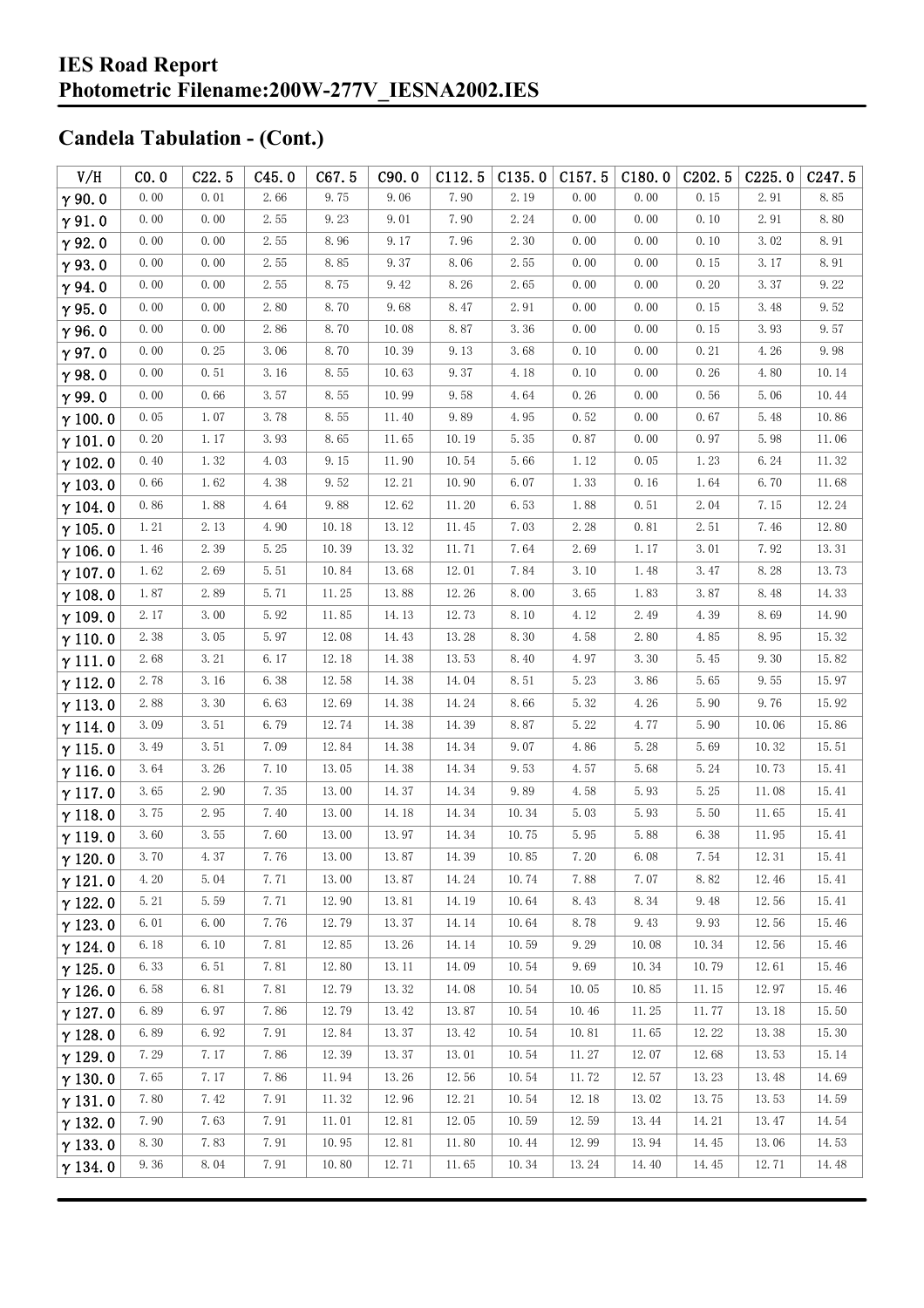| V/H            | CO.0  | C22.5 | C45.0    | C67.5 | C90.0 | C112.5 | C135.0 | C157.5 | C180.0 | C <sub>2</sub> 02.5 | C225.0 | C <sub>247.5</sub> |
|----------------|-------|-------|----------|-------|-------|--------|--------|--------|--------|---------------------|--------|--------------------|
| $\gamma$ 135.0 | 10.45 | 8.33  | 7.91     | 10.75 | 12.71 | 11.71  | 10.29  | 13.39  | 15.05  | 14.40               | 12.34  | 14.48              |
| $\gamma$ 136.0 | 11.48 | 8.49  | 7.96     | 10.75 | 12.60 | 11.81  | 9.77   | 13.44  | 15.41  | 14.25               | 11.83  | 14.49              |
| $\gamma$ 137.0 | 12.66 | 8.55  | 7.81     | 10.75 | 12.45 | 12.01  | 9.37   | 13.44  | 15.91  | 14.25               | 11.12  | 14.54              |
| $\gamma$ 138.0 | 12.51 | 8.95  | 7.46     | 10.75 | 12.00 | 12.21  | 8.91   | 13.44  | 16.41  | 14.20               | 10.51  | 14.95              |
| $\gamma$ 139.0 | 12.46 | 9.21  | 7.05     | 10.80 | 12.00 | 12.46  | 8.71   | 13.44  | 16.77  | 14.20               | 9.90   | 15.20              |
| $\gamma$ 140.0 | 13.10 | 9.31  | 6.85     | 10.75 | 12.00 | 12.41  | 8.71   | 13.44  | 16.92  | 14.20               | 9.80   | 15.25              |
| $\gamma$ 141.0 | 14.76 | 9.31  | 6.69     | 10.39 | 12.00 | 12.30  | 8.71   | 13.23  | 16.92  | 14.24               | 9.81   | 15.15              |
| $\gamma$ 142.0 | 14.84 | 9.36  | 6.54     | 10.19 | 12.05 | 12.06  | 8.71   | 13.04  | 16.87  | 13.94               | 9.86   | 15.14              |
| $\gamma$ 143.0 | 14.49 | 9.36  | 6.39     | 10.08 | 11.95 | 11.81  | 8.71   | 13.04  | 16.45  | 13.94               | 10.06  | 14.99              |
| $\gamma$ 144.0 | 13.65 | 9.41  | 6.38     | 9.83  | 11.85 | 11.75  | 9.07   | 13.04  | 13.83  | 13.94               | 10.22  | 14.63              |
| $\gamma$ 145.0 | 12.29 | 9.46  | 6.53     | 9.73  | 11.85 | 11.70  | 9.63   | 13.14  | 13.95  | 13.99               | 10.47  | 14.48              |
| $\gamma$ 146.0 | 12.61 | 9.82  | 6.84     | 9.72  | 11.75 | 11.65  | 10.00  | 13.24  | 14.91  | 14.00               | 10.79  | 14.23              |
| $\gamma$ 147.0 | 12.76 | 9.77  | 7.19     | 9.72  | 11.70 | 11.65  | 10.64  | 13.14  | 15.67  | 14.25               | 11.56  | 14.23              |
| $\gamma$ 148.0 | 13.92 | 9.82  | 7.55     | 9.72  | 11.70 | 11.71  | 11.16  | 13.03  | 16.32  | 14.09               | 12.32  | 14.17              |
| $\gamma$ 149.0 | 14.08 | 10.07 | 7.85     | 9.72  | 11.70 | 11.80  | 11.62  | 12.93  | 17.01  | 13.94               | 13.39  | 13.97              |
| $\gamma$ 150.0 | 14.08 | 10.22 | $8.\,21$ | 9.72  | 11.70 | 11.70  | 12.17  | 12.53  | 16.56  | 13.84               | 13.84  | 13.56              |
| $\gamma$ 151.0 | 14.13 | 10.28 | 8.58     | 9.72  | 11.69 | 11.71  | 12.27  | 12.47  | 16.04  | 13.84               | 13.84  | 13.30              |
| $\gamma$ 152.0 | 13.34 | 10.23 | 9.18     | 9.72  | 11.39 | 11.81  | 12.22  | 12.07  | 15.19  | 13.95               | 13.79  | 12.95              |
| $\gamma$ 153.0 | 12.57 | 10.28 | 9.55     | 9.72  | 11.18 | 11.76  | 12.22  | 12.07  | 14.93  | 14.09               | 13.68  | 12.95              |
| $\gamma$ 154.0 | 12.46 | 10.53 | 9.75     | 9.93  | 10.84 | 11.76  | 12.26  | 12.02  | 14.63  | 14.03               | 13.58  | 12.95              |
| $\gamma$ 155.0 | 12.26 | 10.63 | 9.95     | 10.23 | 10.47 | 11.75  | 11.81  | 12.02  | 13.87  | 13.43               | 13.32  | 12.95              |
| $\gamma$ 156.0 | 12.16 | 10.84 | 10.11    | 10.34 | 10.08 | 11.70  | 11.71  | 12.02  | 13.32  | 13.38               | 13.01  | 12.95              |
| $\gamma$ 157.0 | 12.06 | 10.94 | 10.16    | 10.49 | 10.03 | 11.65  | 11.61  | 12.07  | 13.37  | 13.38               | 12.71  | 12.95              |
| $\gamma$ 158.0 | 12.46 | 11.04 | 10.31    | 10.44 | 9.98  | 11.60  | 11.40  | 12.07  | 13.02  | 13.22               | 12.65  | 12.95              |
| $\gamma$ 159.0 | 12.41 | 11.09 | 10.31    | 10.44 | 10.18 | 11.25  | 11.10  | 12.07  | 12.71  | 12.87               | 12.20  | 12.95              |
| $\gamma$ 160.0 | 12.31 | 11.24 | 10.31    | 10.29 | 10.43 | 11.09  | 10.90  | 12.07  | 12.51  | 12.57               | 12.10  | 13.00              |
| $\gamma$ 161.0 | 12.21 | 11.30 | 10.31    | 10.19 | 10.84 | 10.82  | 10.90  | 12.07  | 12.44  | 12.56               | 12.05  | 13.05              |
| $\gamma$ 162.0 | 12.11 | 11.35 | 10.36    | 10.18 | 11.09 | 10.34  | 10.90  | 12.07  | 11.80  | 12.25               | 12.00  | 13.21              |
| $\gamma$ 163.0 | 11.91 | 11.40 | 10.37    | 10.18 | 11.14 | 10.34  | 10.90  | 12.07  | 11.70  | 11.95               | 11.90  | 13.56              |
| $\gamma$ 164.0 | 11.85 | 11.60 | 10.42    | 10.18 | 11.24 | 10.35  | 10.90  | 12.12  | 11.70  | 11.81               | 11.69  | 13.72              |
| $\gamma$ 165.0 | 11.85 | 11.65 | 10.47    | 10.18 | 11.24 | 10.75  | 11.00  | 12.17  | 11.70  | 11.81               | 11.59  | 13.82              |
| $\gamma$ 166.0 | 11.80 | 11.65 | 10.72    | 10.18 | 11.29 | 11.10  | 11.16  | 12.28  | 11.70  | 11.81               | 11.59  | 13.87              |
| $\gamma$ 167.0 | 11.65 | 11.80 | 11.28    | 10.24 | 11.95 | 11.81  | 11.46  | 12.69  | 12.27  | 12.34               | 12.37  | 14.39              |
| $\gamma$ 168.0 | 11.60 | 12.16 | 12.08    | 10.74 | 12.15 | 12.22  | 11.93  | 14.08  | 14.22  | 14.04               | 13.82  | 15.23              |
| $\gamma$ 169.0 | 11.60 | 12.66 | 12.60    | 11.05 | 12.20 | 12.48  | 12.37  | 15.02  | 15.45  | 15.32               | 14.71  | 16.12              |
| $\gamma$ 170.0 | 12.05 | 13.11 | 12.86    | 11.36 | 13.17 | 13.14  | 12.89  | 15.22  | 16.26  | 15.99               | 15.37  | 16.07              |
| $\gamma$ 171.0 | 13.30 | 13.33 | 13.02    | 11.72 | 13.57 | 13.73  | 13.15  | 15.17  | 16.31  | 16.33               | 15.47  | 16.07              |
| $\gamma$ 172.0 | 14.08 | 13.33 | 13.17    | 11.87 | 13.82 | 13.83  | 13.60  | 15.17  | 16.21  | 16.33               | 15.42  | 16.07              |
| $\gamma$ 173.0 | 14.48 | 13.38 | 13.37    | 11.87 | 13.87 | 13.78  | 13.65  | 15.06  | 15.96  | 16.39               | 15.37  | 15.81              |
| $\gamma$ 174.0 | 14.64 | 13.43 | 13.43    | 11.98 | 13.92 | 13.78  | 13.75  | 15.01  | 15.90  | 16.44               | 15.22  | 15.61              |
| $\gamma$ 175.0 | 14.94 | 13.53 | 14.03    | 12.28 | 13.87 | 13.78  | 13.85  | 15.05  | 15.79  | 16.48               | 15.21  | 15.60              |
| $\gamma$ 176.0 | 15.04 | 13.64 | 14.24    | 12.59 | 13.77 | 13.78  | 13.85  | 14.56  | 15.44  | 16.33               | 15.06  | 15.35              |
| $\gamma$ 177.0 | 15.14 | 13.59 | 14.35    | 12.64 | 13.57 | 13.62  | 13.80  | 14.35  | 15.14  | 16.02               | 14.59  | 15.09              |
| $\gamma$ 178.0 | 15.15 | 13.59 | 14.35    | 12.64 | 13.37 | 13.37  | 13.69  | 14.05  | 14.68  | 15.72               | 13.98  | 14.89              |
| $\gamma$ 179.0 | 15.15 | 13.64 | 14.40    | 12.64 | 13.01 | 13.12  | 13.34  | 13.90  | 14.18  | 15.27               | 13.53  | 14.48              |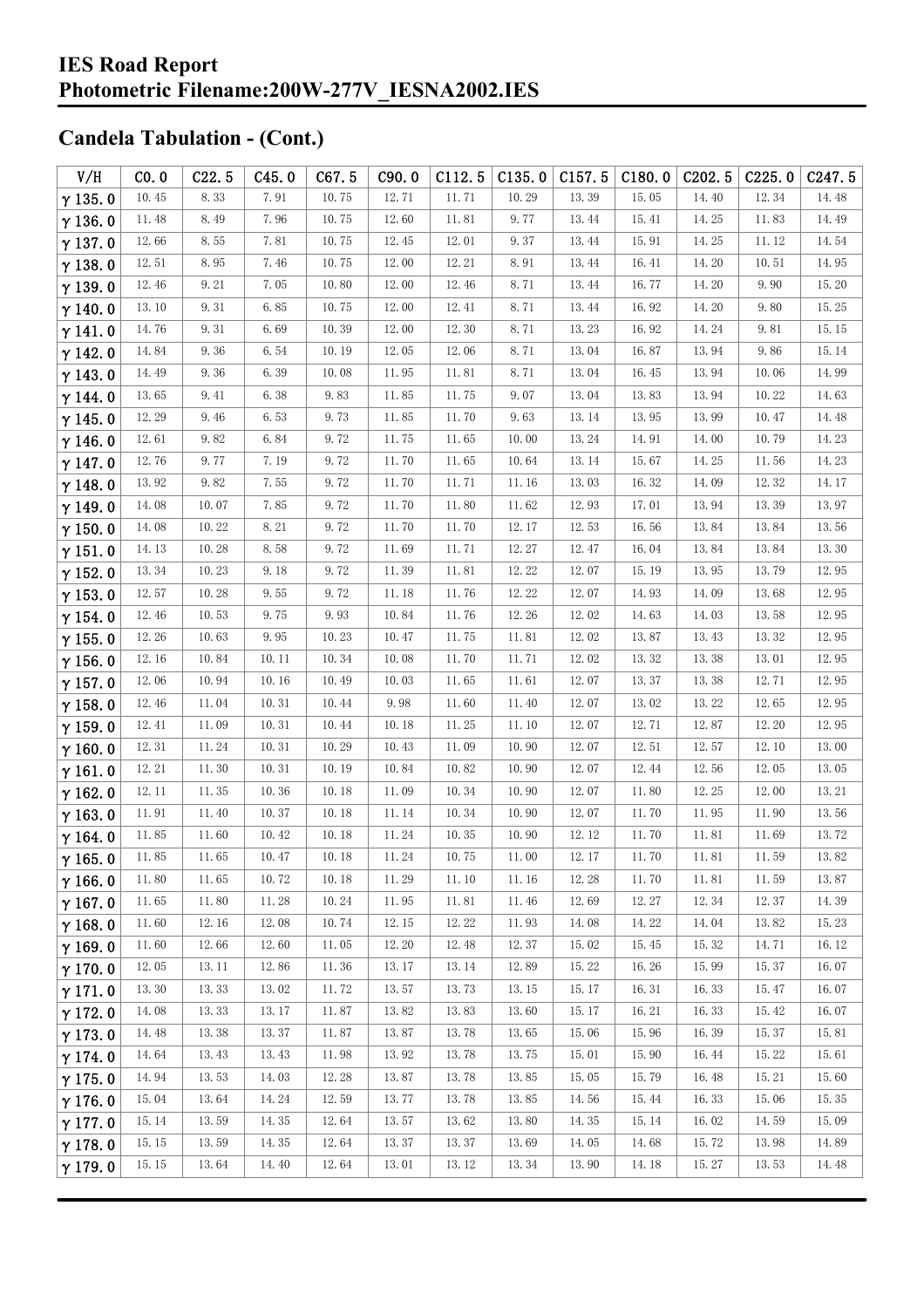| V/H            | CO. 0   | C22.5   | C45.0   | C67.5   | C90.0 | C112.5 | C135.0 | C157.5 | C180.0 | C202.5 | C225.0 | C <sub>247.5</sub> |
|----------------|---------|---------|---------|---------|-------|--------|--------|--------|--------|--------|--------|--------------------|
| $\gamma$ 180.0 | 15.16   | 15.16   | 15.16   | 15.16   | 15.16 | 15.16  | 15.16  | 15.16  | 15.16  | 15.16  | 15.16  | 15.16              |
| V/H            | C270.0  | C292.5  | C315.0  | C337.5  |       |        |        |        |        |        |        |                    |
| $\gamma$ 0.0   | 6596.45 | 6596.45 | 6596.45 | 6596.45 |       |        |        |        |        |        |        |                    |
| $\gamma$ 1.0   | 6590.93 | 6627.77 | 6664.47 | 6690.69 |       |        |        |        |        |        |        |                    |
| $\gamma$ 2.0   | 6583.76 | 6658.95 | 6730.35 | 6777.19 |       |        |        |        |        |        |        |                    |
| $\gamma$ 3.0   | 6576.20 | 6689.14 | 6794.45 | 6862.43 |       |        |        |        |        |        |        |                    |
| $\gamma$ 4.0   | 6566.81 | 6718.66 | 6860.96 | 6943.92 |       |        |        |        |        |        |        |                    |
| $\gamma$ 5.0   | 6558.01 | 6747.17 | 6929.17 | 7020.77 |       |        |        |        |        |        |        |                    |
| $\gamma$ 6.0   | 6545.36 | 6775.03 | 6997.98 | 7089.03 |       |        |        |        |        |        |        |                    |
| $\gamma$ 7.0   | 6533.75 | 6805.87 | 7061.74 | 7153.06 |       |        |        |        |        |        |        |                    |
| $\gamma$ 8.0   | 6523.32 | 6837.08 | 7123.07 | 7220.77 |       |        |        |        |        |        |        |                    |
| $\gamma$ 9.0   | 6513.91 | 6868.95 | 7182.08 | 7290.44 |       |        |        |        |        |        |        |                    |
| $\gamma$ 10.0  | 6509.34 | 6903.18 | 7237.58 | 7352.19 |       |        |        |        |        |        |        |                    |
| $\gamma$ 11.0  | 6511.90 | 6941.34 | 7290.91 | 7410.24 |       |        |        |        |        |        |        |                    |
| $\gamma$ 12.0  | 6521.11 | 6976.66 | 7342.30 | 7469.77 |       |        |        |        |        |        |        |                    |
| $\gamma$ 13.0  | 6531.63 | 7014.88 | 7391.89 | 7534.04 |       |        |        |        |        |        |        |                    |
| $\gamma$ 14.0  | 6544.35 | 7052.10 | 7442.09 | 7595.96 |       |        |        |        |        |        |        |                    |
| $\gamma$ 15.0  | 6561.85 | 7088.27 | 7490.03 | 7646.84 |       |        |        |        |        |        |        |                    |
| $\gamma$ 16.0  | 6581.18 | 7124.01 | 7539.63 | 7695.37 |       |        |        |        |        |        |        |                    |
| $\gamma$ 17.0  | 6603.27 | 7162.49 | 7584.29 | 7743.91 |       |        |        |        |        |        |        |                    |
| $\gamma$ 18.0  | 6628.74 | 7202.25 | 7622.08 | 7784.71 |       |        |        |        |        |        |        |                    |
| $\gamma$ 19.0  | 6656.25 | 7247.50 | 7663.94 | 7824.85 |       |        |        |        |        |        |        |                    |
| $\gamma$ 20.0  | 6688.33 | 7294.08 | 7703.74 | 7867.89 |       |        |        |        |        |        |        |                    |
| $\gamma$ 21.0  | 6723.86 | 7338.97 | 7743.80 | 7904.21 |       |        |        |        |        |        |        |                    |
| $\gamma$ 22.0  | 6763.09 | 7379.26 | 7781.00 | 7933.59 |       |        |        |        |        |        |        |                    |
| $\gamma$ 23.0  | 6803.58 | 7419.68 | 7815.15 | 7973.55 |       |        |        |        |        |        |        |                    |
| $\gamma$ 24.0  | 6844.19 | 7465.78 | 7844.26 | 8004.25 |       |        |        |        |        |        |        |                    |
| $\gamma$ 25.0  | 6890.56 | 7507.00 | 7873.04 | 8029.65 |       |        |        |        |        |        |        |                    |
| $\gamma$ 26.0  | 6939.30 | 7545.61 | 7898.88 | 8046.65 |       |        |        |        |        |        |        |                    |
| $\gamma$ 27.0  | 6986.91 | 7592.22 | 7921.95 | 8067.84 |       |        |        |        |        |        |        |                    |
| $\gamma$ 28.0  | 7030.36 | 7636.91 | 7947.24 | 8084.83 |       |        |        |        |        |        |        |                    |
| $\gamma$ 29.0  | 7068.28 | 7682.24 | 7965.95 | 8086.28 |       |        |        |        |        |        |        |                    |
| $\gamma$ 30.0  | 7109.83 | 7727.89 | 7980.44 | 8084.08 |       |        |        |        |        |        |        |                    |
| $\gamma$ 31.0  | 7156.78 | 7771.31 | 7993.21 | 8074.71 |       |        |        |        |        |        |        |                    |
| $\gamma$ 32.0  | 7200.27 | 7804.84 | 7996.54 | 8059.42 |       |        |        |        |        |        |        |                    |
| $\gamma$ 33.0  | 7239.19 | 7837.44 | 8002.54 | 8034.34 |       |        |        |        |        |        |        |                    |
| $\gamma$ 34.0  | 7270.76 | 7870.37 | 8010.33 | 7990.85 |       |        |        |        |        |        |        |                    |
| $\gamma$ 35.0  | 7298.04 | 7901.20 | 8019.84 | 7945.59 |       |        |        |        |        |        |        |                    |
| $\gamma$ 36.0  | 7325.11 | 7929.22 | 8023.76 | 7897.94 |       |        |        |        |        |        |        |                    |
| $\gamma$ 37.0  | 7350.53 | 7952.31 | 8028.69 | 7837.98 |       |        |        |        |        |        |        |                    |
| $\gamma$ 38.0  | 7375.57 | 7971.91 | 8029.84 | 7762.03 |       |        |        |        |        |        |        |                    |
| $\gamma$ 39.0  | 7395.72 | 7990.37 | 8025.50 | 7685.88 |       |        |        |        |        |        |        |                    |
| $\gamma$ 40.0  | 7409.92 | 8009.79 | 8014.50 | 7605.80 |       |        |        |        |        |        |        |                    |
| $\gamma$ 41.0  | 7415.42 | 8029.29 | 7997.20 | 7527.85 |       |        |        |        |        |        |        |                    |
| $\gamma$ 42.0  | 7414.53 | 8046.30 | 7974.04 | 7434.45 |       |        |        |        |        |        |        |                    |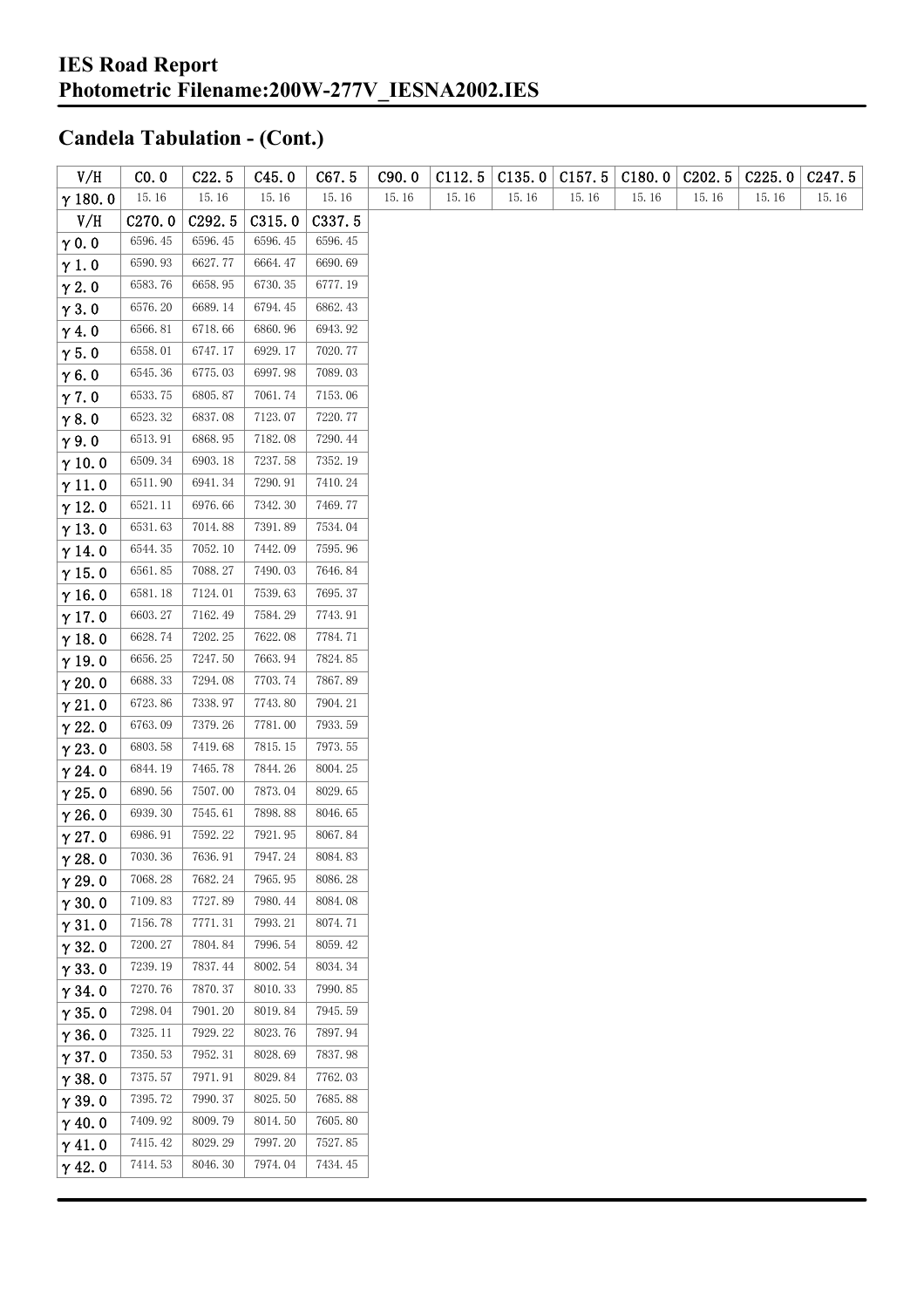| V/H            | C270.0  | C <sub>292.5</sub> | C315.0  | C337.5  |
|----------------|---------|--------------------|---------|---------|
| $\gamma$ 43.0  | 7411.79 | 8055.84            | 7946.86 | 7348.15 |
| $\gamma$ 44.0  | 7410.12 | 8059.07            | 7919.59 | 7249.30 |
| $\gamma$ 45.0  | 7412.27 | 8060.25            | 7893.74 | 7135.64 |
| $\gamma$ 46.0  | 7416.14 | 8062.40            | 7860.83 | 7010.05 |
| $\gamma$ 47.0  | 7423.80 | 8065.72            | 7810.42 | 6877.56 |
| $\gamma$ 48.0  | 7426.03 | 8067.98            | 7763.10 | 6722.67 |
| $\gamma$ 49.0  | 7427.17 | 8062.56            | 7712.47 | 6558.16 |
| $\gamma$ 50.0  | 7430.96 | 8052.17            | 7651.81 | 6382.74 |
| $\gamma$ 51.0  | 7429.99 | 8033.79            | 7570.03 | 6188.54 |
| $\gamma$ 52.0  | 7427.76 | 8006.02            | 7475.09 | 5983.20 |
| $\gamma$ 53.0  | 7429.40 | 7972.15            | 7372.51 | 5764.54 |
| $\gamma$ 54.0  | 7420.58 | 7935.52            | 7253.75 | 5533.75 |
| $\gamma$ 55.0  | 7410.29 | 7892.07            | 7133.42 | 5297.13 |
| γ56.0          | 7402.00 | 7841.66            | 7007.91 | 5043.50 |
| $\gamma$ 57. 0 | 7390.90 | 7785.46            | 6860.60 | 4758.24 |
| $\gamma$ 58.0  | 7368.34 | 7718.70            | 6707.54 | 4441.44 |
| $\gamma$ 59.0  | 7344.06 | 7638.45            | 6537.97 | 4069.81 |
| $\gamma$ 60.0  | 7328.14 | 7564.23            | 6356.97 | 3651.96 |
| $\gamma$ 61.0  | 7306.28 | 7479.99            | 6148.26 | 3201.61 |
| $\gamma$ 62. 0 | 7283.55 | 7388.12            | 5925.65 | 2756.69 |
| $\gamma$ 63. 0 | 7262.07 | 7292.43            | 5684.04 | 2329.99 |
| $\gamma$ 64.0  | 7216.89 | 7187.34            | 5422.72 | 1918.67 |
| $\gamma$ 65.0  | 7154.12 | 7072.81            | 5138.81 | 1530.23 |
| $\gamma$ 66.0  | 7087.02 | 6923.93            | 4821.64 | 1252.14 |
| $\gamma$ 67. 0 | 7036.88 | 6763.44            | 4475.75 | 976.26  |
| $\gamma$ 68.0  | 7016.41 | 6609.56            | 4112.92 | 772.00  |
| $\gamma$ 69.0  | 6970.97 | 6485.34            | 3727.33 | 595.12  |
| $\gamma$ 70.0  | 6896.85 | 6361.24            | 3318.22 | 441.74  |
| $\gamma$ 71.0  | 6743.64 | 6215.63            | 2909.15 | 334.08  |
| $\gamma$ 72.0  | 6435.27 | 6024.07            | 2552.62 | 277.00  |
| $\gamma$ 73.0  | 5945.20 | 5768.19            | 2209.32 | 251.32  |
| $\gamma$ 74. 0 | 5288.38 | 5478.97            | 1916.01 | 235.97  |
| $\gamma$ 75.0  | 4306.08 | 5059.13            | 1653.54 | 223.57  |
| $\gamma$ 76.0  | 3545.51 | 4392.99            | 1316.56 | 211.70  |
| $\gamma$ 77.0  | 2900.98 | 3688.17            | 978.89  | 192.33  |
| $\gamma$ 78.0  | 2408.94 | 2999.80            | 641.23  | 171.90  |
| $\gamma$ 79.0  | 1900.62 | 2346.25            | 323.92  | 154.33  |
| $\gamma$ 80.0  | 1465.45 | 1722.06            | 204.29  | 133.39  |
| $\gamma$ 81.0  | 1031.91 | 1375.06            | 136.92  | 111.29  |
| $\gamma$ 82.0  | 598.37  | 1034.19            | 100.36  | 89.27   |
| $\gamma$ 83.0  | 336.91  | 693.31             | 73.40   | 70.44   |
| $\gamma$ 84.0  | 186.96  | 410.65             | 50.98   | 51.82   |
| $\gamma$ 85.0  | 48.25   | 177.35             | 34.24   | 29.76   |
| $\gamma$ 86.0  | 21.44   | 39.98              | 17.48   | 9.07    |
| γ87. O         | 14.71   | 16.71              | 8.22    | 3.52    |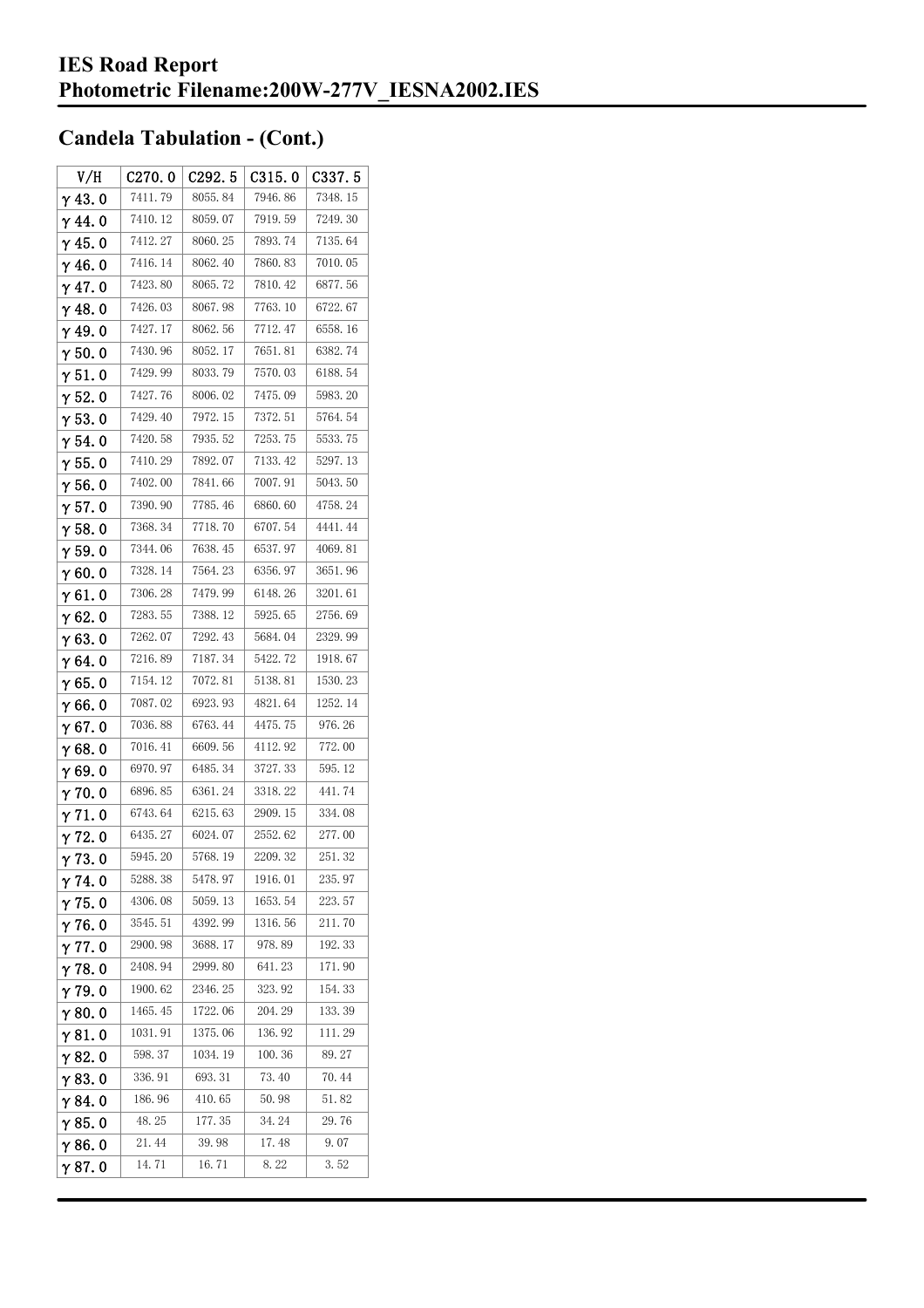| V/H             | C270.0 | C292.5 | C315.0 | C337.5 |
|-----------------|--------|--------|--------|--------|
| $\gamma$ 88. 0  | 12.07  | 12.66  | 5.30   | 1.45   |
| γ89.0           | 10.03  | 10.75  | 4.15   | 0.37   |
| γ90.0           | 9.73   | 9.93   | 3.73   | 0.20   |
| $\gamma$ 91. 0  | 9.52   | 9.54   | 3.57   | 0.20   |
| γ92.0           | 9.57   | 9.38   | 3.62   | 0.20   |
| $\gamma$ 93. O  | 9.67   | 9.18   | 3.57   | 0.20   |
| $\gamma$ 94.0   | 10.02  | 9.12   | 3.56   | 0.20   |
| $\gamma$ 95.0   | 10.37  | 9.12   | 3.56   | 0.25   |
| γ96.0           | 11.04  | 8.97   | 3.56   | 0.30   |
| $\gamma$ 97.0   | 11.39  | 8.97   | 3.61   | 0.35   |
| $\gamma$ 98.0   | 11.89  | 8.97   | 3.62   | 0.66   |
| γ99.0           | 12.51  | 8.97   | 3.67   | 0.81   |
| $\gamma$ 100. 0 | 12.91  | 9.02   | 3.77   | 0.96   |
| $\gamma$ 101. 0 | 13.45  | 9.17   | 4.02   | 1.21   |
| $\gamma$ 102.0  | 13.77  | 9.37   | 4.12   | 1.47   |
| $\gamma$ 103. 0 | 14.33  | 9.63   | 4.32   | 1.57   |
| $\gamma$ 104.0  | 14.92  | 10.03  | 4.58   | 1.92   |
| $\gamma$ 105.0  | 15.34  | 10.43  | 4.68   | 2.03   |
| $\gamma$ 106. 0 | 15.89  | 10.94  | 5.09   | 2.32   |
| $\gamma$ 107. 0 | 16.55  | 11.54  | 5.34   | 2.53   |
| γ108.0          | 16.86  | 11.81  | 5.45   | 2.73   |
| $\gamma$ 109.0  | 17.36  | 12.05  | 5.60   | 2.84   |
| $\gamma$ 110. 0 | 17.52  | 12.46  | 6.00   | 3.04   |
| γ111.0          | 17.67  | 12.62  | 6.11   | 3.29   |
| $\gamma$ 112. 0 | 17.67  | 12.82  | 6.26   | 3.30   |
| $\gamma$ 113.0  | 18.03  | 12.92  | 6.41   | 3.30   |
| γ 114. 0        | 18.08  | 13.02  | 6.76   | 3.49   |
| γ115.0          | 18.13  | 13. 17 | 6.92   | 3.55   |
| $\gamma$ 116. 0 | 18.37  | 13.12  | 7.02   | 3.25   |
| γ117.0          | 18.33  | 13.17  | 7.08   | 3.00   |
| $\gamma$ 118. 0 | 18. 33 | 13.02  | 7. 23  | 2.99   |
| $\gamma$ 119.0  | 18.33  | 13.02  | 7.53   | 3.93   |
| $\gamma$ 120.0  | 18.33  | 12.97  | 7.74   | 5.01   |
| $\gamma$ 121.0  | 18. 33 | 12.97  | 7.74   | 5.32   |
| $\gamma$ 122.0  | 18.38  | 12.97  | 7.79   | 5.53   |
| $\gamma$ 123.0  | 18.33  | 12.92  | 7.74   | 5.78   |
| $\gamma$ 124.0  | 17.98  | 12.87  | 7.74   | 6.03   |
| $\gamma$ 125. 0 | 17.83  | 12.87  | 7.49   | 6.24   |
| $\gamma$ 126.0  | 17.77  | 12.87  | 7.44   | 6.39   |
| $\gamma$ 127. 0 | 17.77  | 12.87  | 7.29   | 6.39   |
| $\gamma$ 128.0  | 17.58  | 12.72  | 7.28   | 6.49   |
| γ 129. 0        | 17.42  | 12.32  | 7.23   | 6.84   |
| $\gamma$ 130. 0 | 16.66  | 11.91  | 7.13   | 6.85   |
| $\gamma$ 131.0  | 16.16  | 11.46  | 6.98   | 7.10   |
| $\gamma$ 132. 0 | 15.90  | 11. 11 | 6.93   | 7.20   |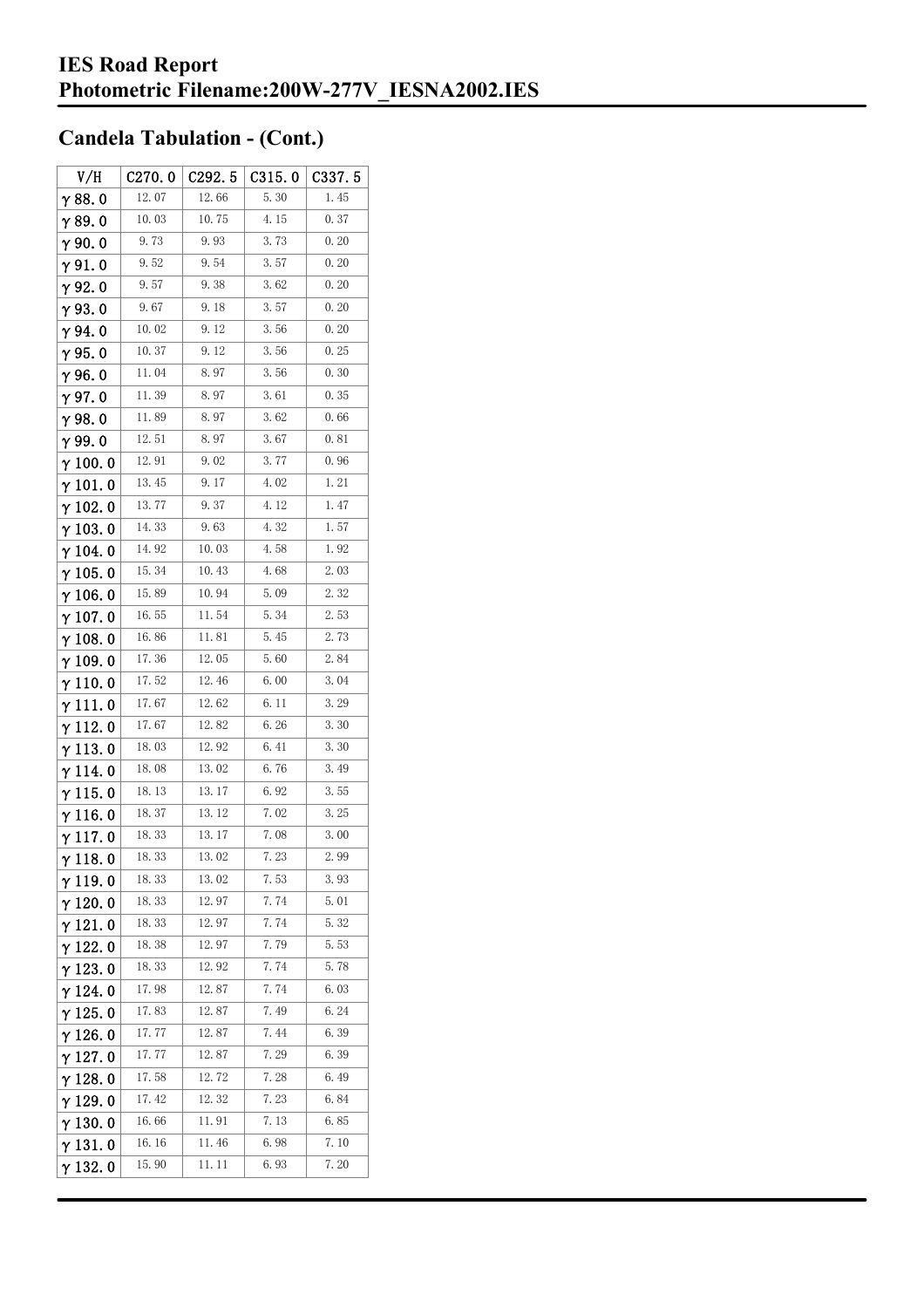| V/H             | C270.0 | C292.5 | C315.0 | C337.5 |
|-----------------|--------|--------|--------|--------|
| $\gamma$ 133.0  | 15.50  | 10.75  | 6.93   | 7.56   |
| $\gamma$ 134.0  | 15.09  | 10.69  | 6.83   | 7.71   |
| $\gamma$ 135. 0 | 14.94  | 10.49  | 6.68   | 7.86   |
| $\gamma$ 136.0  | 14.64  | 10.49  | 6.62   | 7.86   |
| $\gamma$ 137. 0 | 14.58  | 10.49  | 6.47   | 7.91   |
| $\gamma$ 138. 0 | 14.38  | 10.49  | 6.47   | 8.01   |
| γ139.0          | 14.23  | 10.44  | 6.47   | 8.36   |
| $\gamma$ 140. 0 | 14.13  | 10.24  | 6.37   | 8.32   |
| γ141.0          | 13.93  | 9.74   | 6.37   | 8.42   |
| $\gamma$ 142. 0 | 13.77  | 9.29   | 6.42   | 8.52   |
| $\gamma$ 143.0  | 13.47  | 9.17   | 6.47   | 8.62   |
| $\gamma$ 144. 0 | 13.27  | 8.92   | 6.52   | 8.62   |
| γ 145. 0        | 13.02  | 8. 87  | 6.77   | 8.72   |
| γ146.0          | 12.66  | 8.87   | 7.03   | 9. 18  |
| γ 147. 0        | 12.51  | 8.72   | 7.38   | 9.18   |
| γ148.0          | 12.31  | 8.66   | 7.69   | 9.23   |
| $\gamma$ 149. 0 | 12.06  | 8.66   | 8.08   | 9.28   |
| $\gamma$ 150. 0 | 12.00  | 8.57   | 8.54   | 9.43   |
| $\gamma$ 151. 0 | 11.80  | 8.51   | 9.01   | 9.43   |
| $\gamma$ 152.0  | 11.49  | 8.51   | 9.41   | 9.63   |
| $\gamma$ 153. 0 | 11.10  | 8.46   | 9.57   | 9.89   |
| $\gamma$ 154. 0 | 10.69  | 8.51   | 9.82   | 10.04  |
| $\gamma$ 155. 0 | 10.23  | 8.56   | 10.08  | 10.29  |
| $\gamma$ 156. 0 | 9.77   | 8. 56  | 10.08  | 10.40  |
| $\gamma$ 157. 0 | 9.72   | 8.66   | 10.18  | 10.55  |
| $\gamma$ 158.0  | 9.62   | 8.61   | 10.23  | 10.60  |
| γ 159. 0        | 9.62   | 8.61   | 10.24  | 10.75  |
| $\gamma$ 160.0  | 9.82   | 8.61   | 10.39  | 10.90  |
| $\gamma$ 161. 0 | 10.17  | 8.66   | 10.84  | 10.96  |
| $\gamma$ 162.0  | 10.53  | 8.71   | 11.00  | 11.01  |
| $\gamma$ 163.0  | 10. 58 | 8. 97  | 11.20  | 11.01  |
| $\gamma$ 164. 0 | 10.78  | 9.22   | 11.30  | 11. 11 |
| $\gamma$ 165.0  | 10.79  | 9.32   | 11.35  | 11.01  |
| $\gamma$ 166.0  | 10.79  | 9.62   | 11.55  | 10.61  |
| $\gamma$ 167. 0 | 11.29  | 10.03  | 12.06  | 10.45  |
| $\gamma$ 168.0  | 11.64  | 10.53  | 12.78  | 11.01  |
| $\gamma$ 169.0  | 11.99  | 10.98  | 13.23  | 12.20  |
| $\gamma$ 170.0  | 12.45  | 11.20  | 13.44  | 13.21  |
| $\gamma$ 171.0  | 12.65  | 11.50  | 13.69  | 13.54  |
| $\gamma$ 172.0  | 13.06  | 11.80  | 13.95  | 13.49  |
| $\gamma$ 173.0  | 13. 11 | 12.05  | 14.10  | 13.54  |
| $\gamma$ 174.0  | 13. 11 | 12.21  | 14. 21 | 13.64  |
| $\gamma$ 175. 0 | 13.36  | 12.76  | 14.41  | 13.80  |
| $\gamma$ 176.0  | 13.42  | 13.17  | 14.46  | 14.15  |
| γ177.0          | 13.47  | 13.47  | 14.51  | 14.15  |